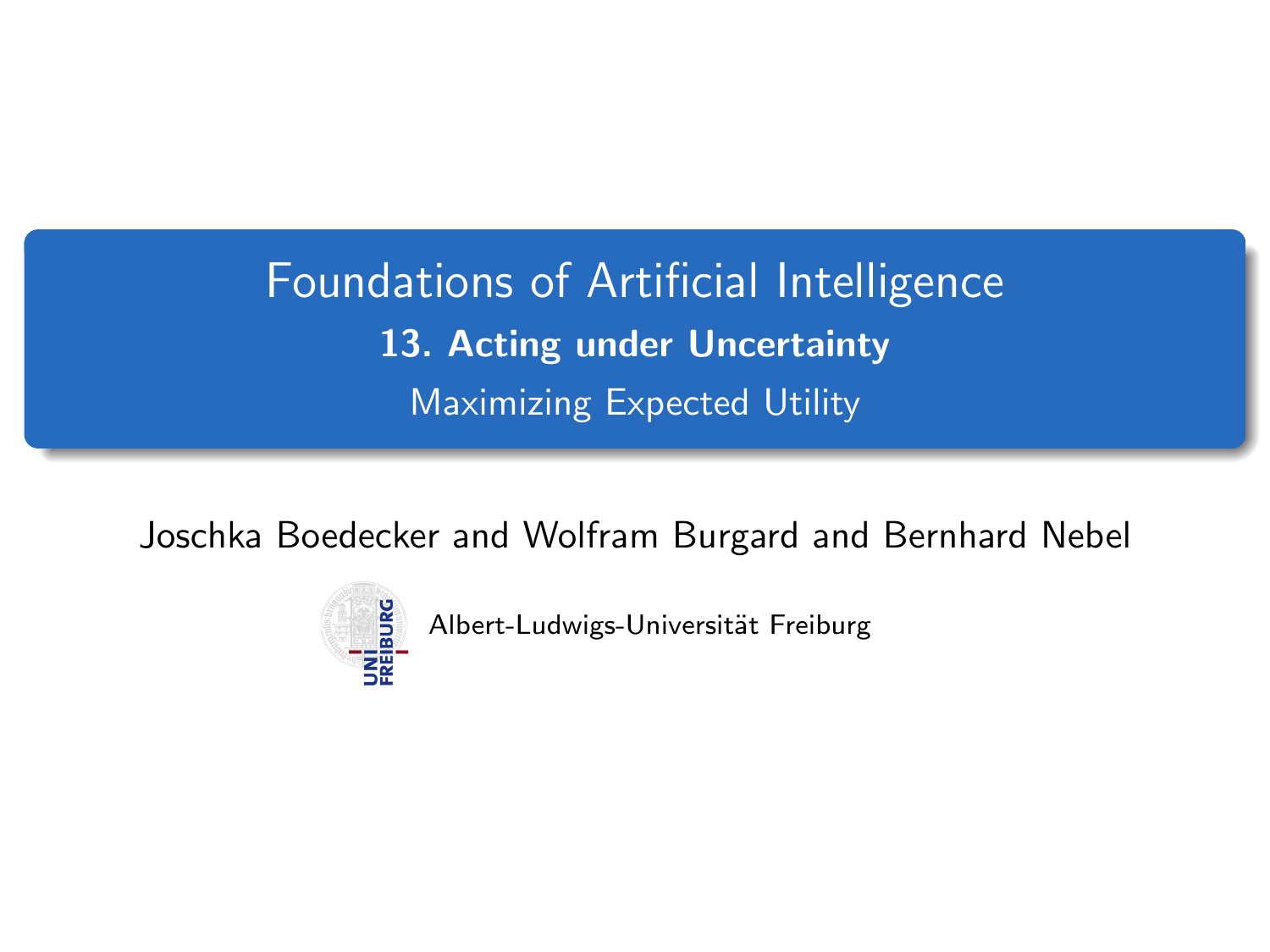- 1 [Introduction to Utility Theory](#page-2-0)
- 2 [Choosing Individual Actions](#page-4-0)
- 3 [Sequential Decision Problems](#page-11-0)
- **[Markov Decision Processes](#page-13-0)**
- [Value Iteration](#page-18-0)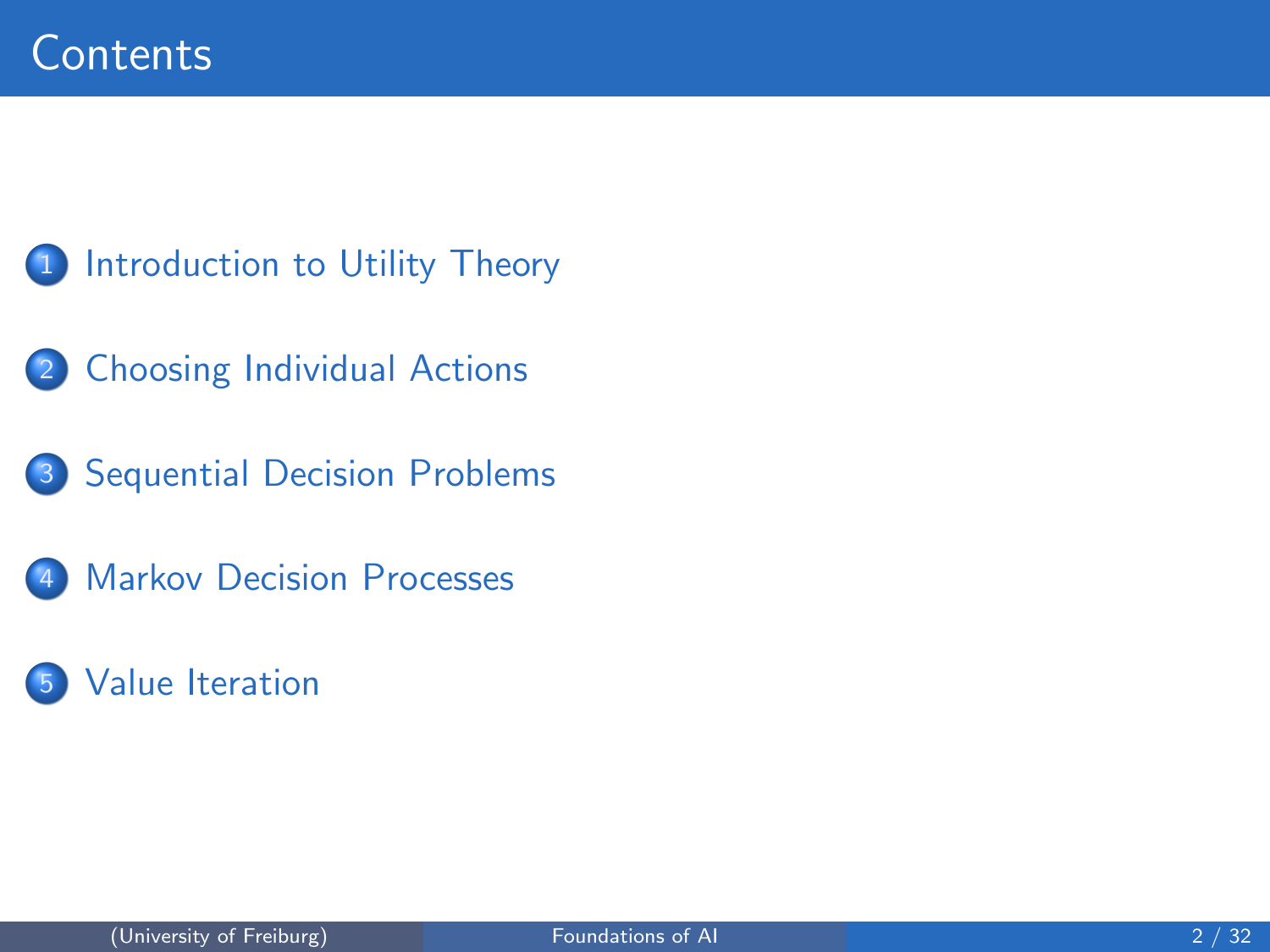<span id="page-2-0"></span>The utility function rates states and thus formalizes the desirability of a state by the agent.

 $U(S)$  denotes the utility of state S for the agent.

A nondeterministic action A can lead to the outcome states  $Result_i(A)$ . How high is the probability that the outcome state  $Result_i(A)$  is reached, if  $A$  is executed in the current state with evidence  $E$ ?

$$
\to P(Result_i(A) | Do(A), E)
$$

Expected Utility:

$$
EU(A | E) = \sum_{i} P(Result_i(A) | Do(A), E) \times U(Result_i(A))
$$

The principle of maximum expected utility (MEU) says that a rational agent should choose an action that maximizes  $EU(A | E)$ .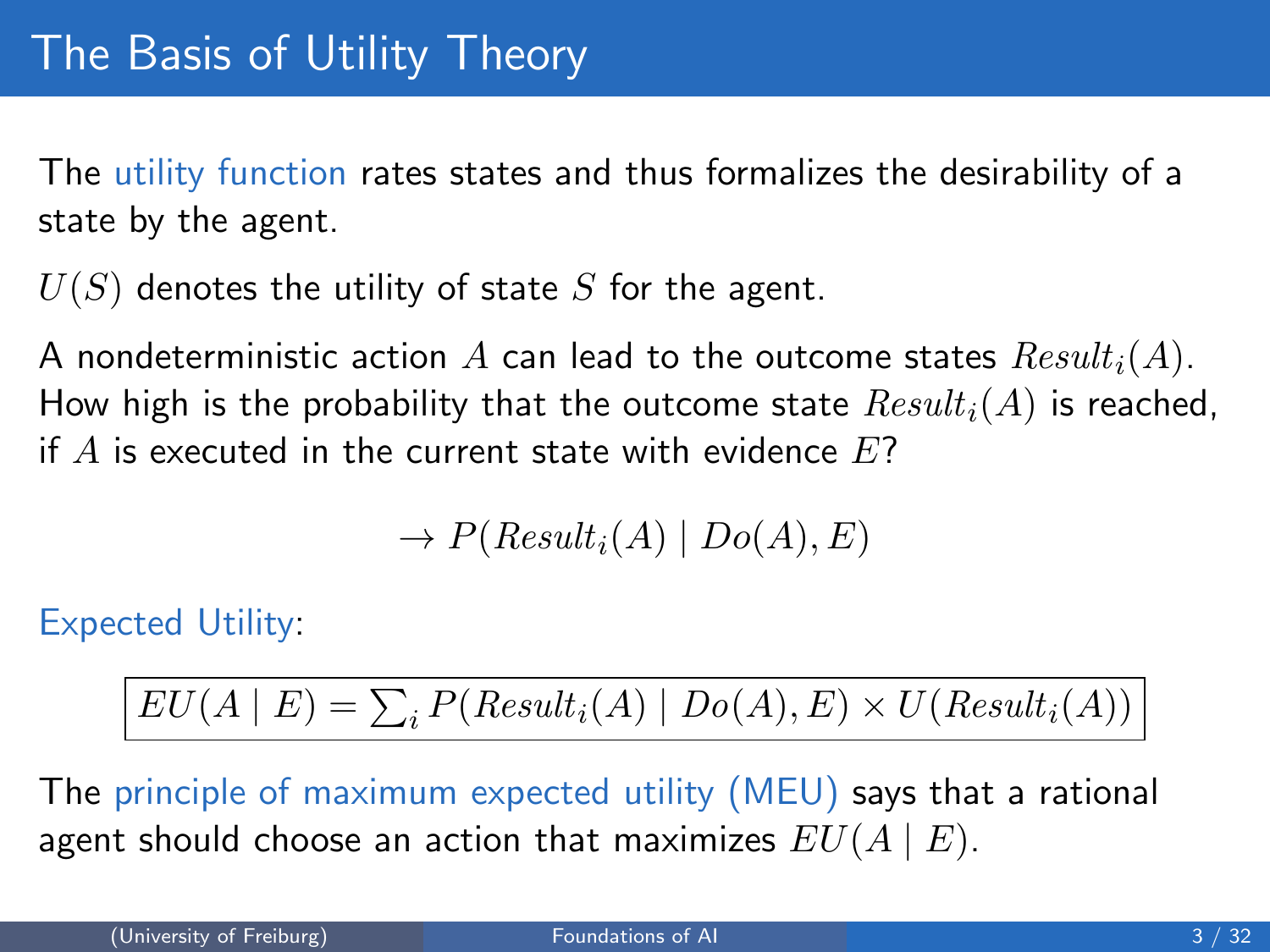## $P(Result_i(A) | Do(A), E)$

requires a complete causal model of the world.

- $\rightarrow$  Constant updating of belief networks
- $\rightarrow$  NP-complete for Bayesian networks

 $U(Result_i(A))$ 

requires search or planning, because an agent needs to know the possible future states in order to assess the worth of the current state ("effect of the state on the future").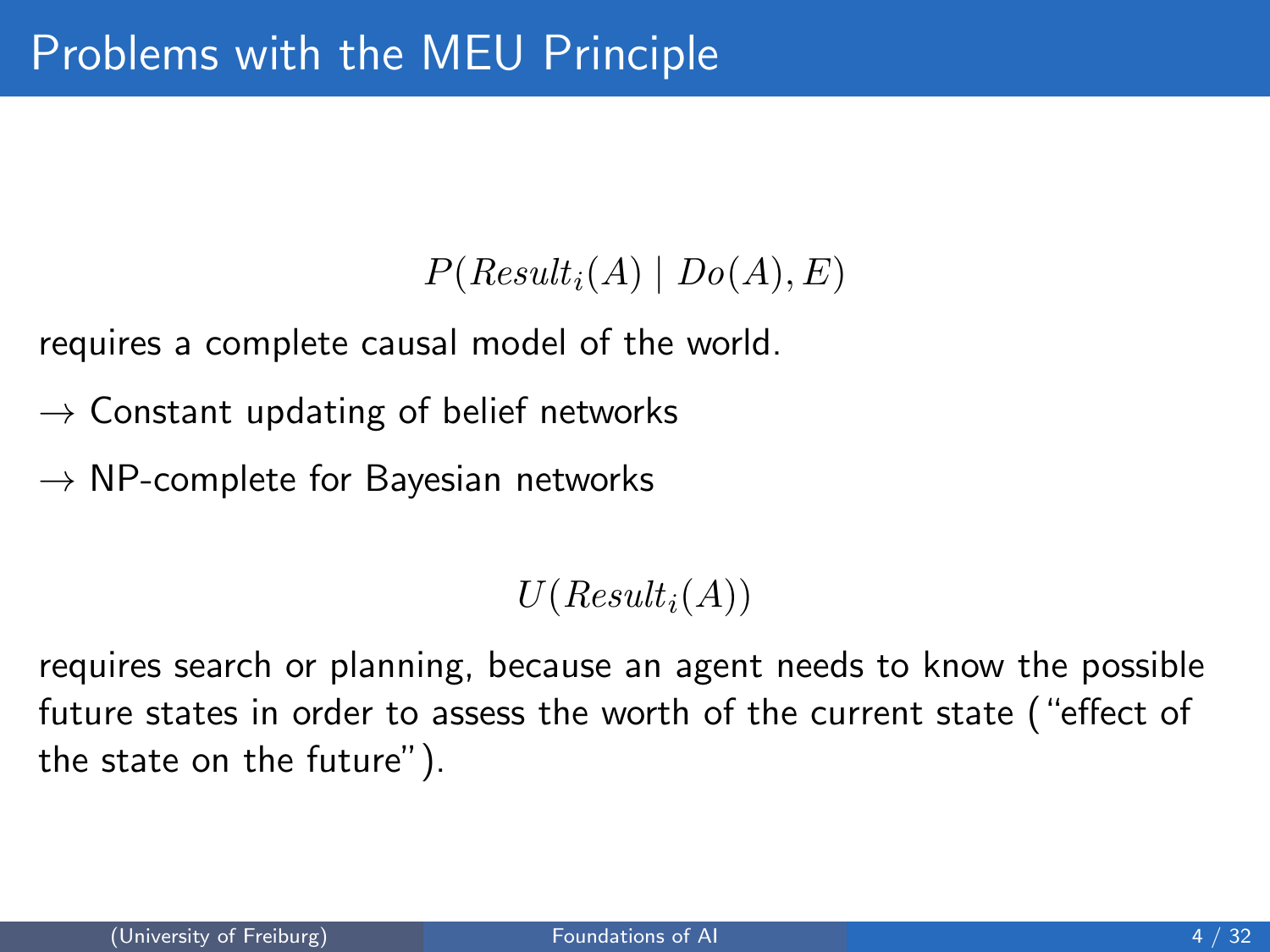<span id="page-4-0"></span>Justification of the MEU principle, i.e., maximization of the average utility.

Scenario  $=$  Lottery  $L$ 

- Possible outcomes  $=$  possible prizes
- The outcome is determined by chance

• 
$$
L = [p_1, C_1; p_2, C_2; \ldots; p_n, C_n]
$$

Example:

Lottery L with two outcomes,  $C_1$  and  $C_2$ :

$$
L = [p, C_1; 1-p, C_2]
$$

Preference between lotteries:

 $L_1 \succ L_2$  The agent prefers  $L_1$  over  $L_2$  $L_1 \sim L_2$  The agent is indifferent between  $L_1$  and  $L_2$  $L_1 \succeq L_2$  The agent prefers  $L_1$  or is indifferent between  $L_1$  and  $L_2$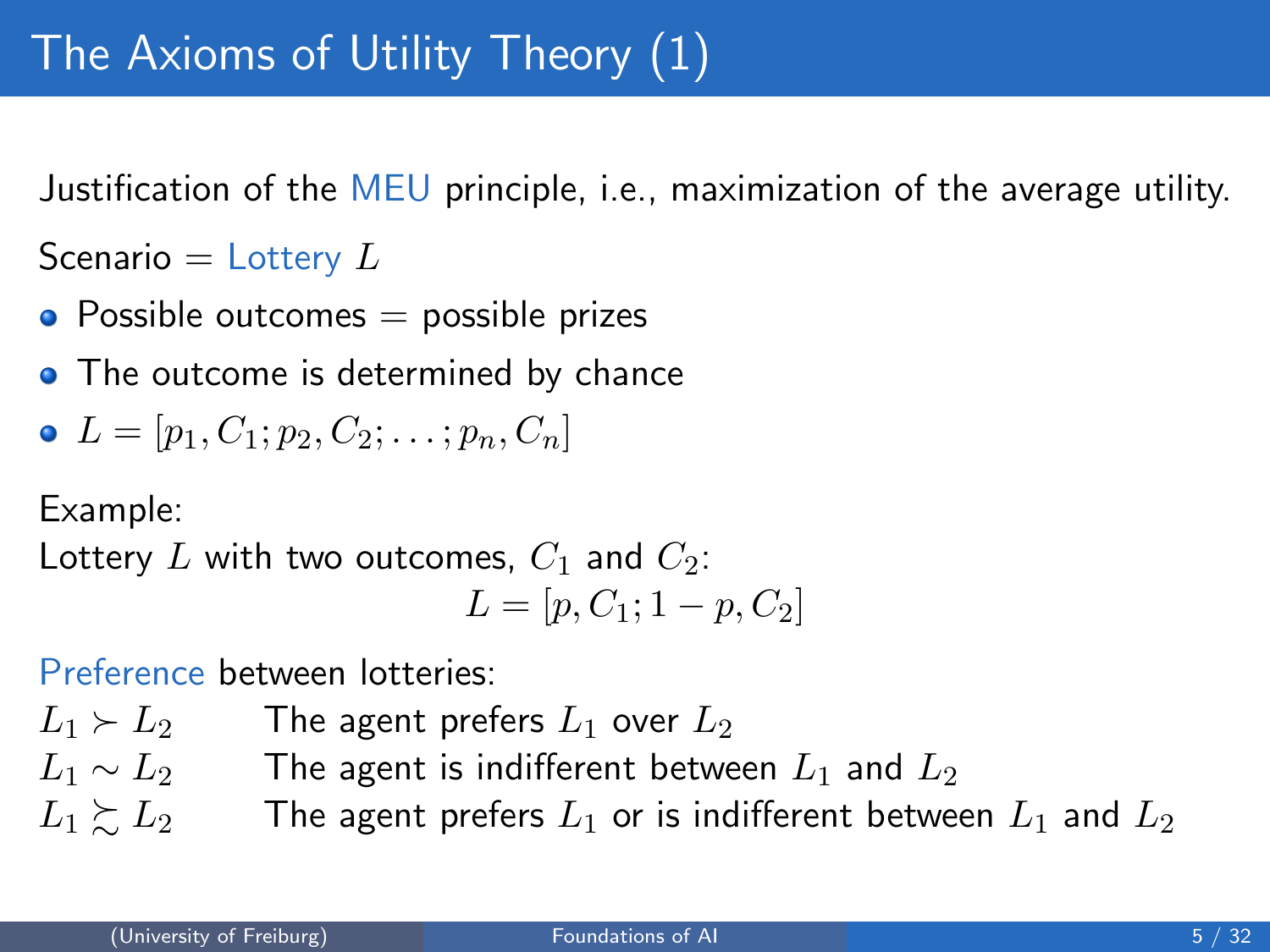Given lotteries A, B, C

### **•** Orderability

 $(A \succ B) \vee (B \succ A) \vee (A \sim B)$ 

An agent should know what it wants: it must either prefer one of the 2 lotteries or be indifferent to both.

#### **•** Transitivity

 $(A \succ B) \wedge (B \succ C) \Rightarrow (A \succ C)$ 

Violating transitivity causes irrational behavior:  $A \succ B \succ C \succ A$ . The agent has  $A$  and would pay to exchange it for  $C$ .  $C$  would do the same for  $A$ 

 $\rightarrow$  The agent loses money this way.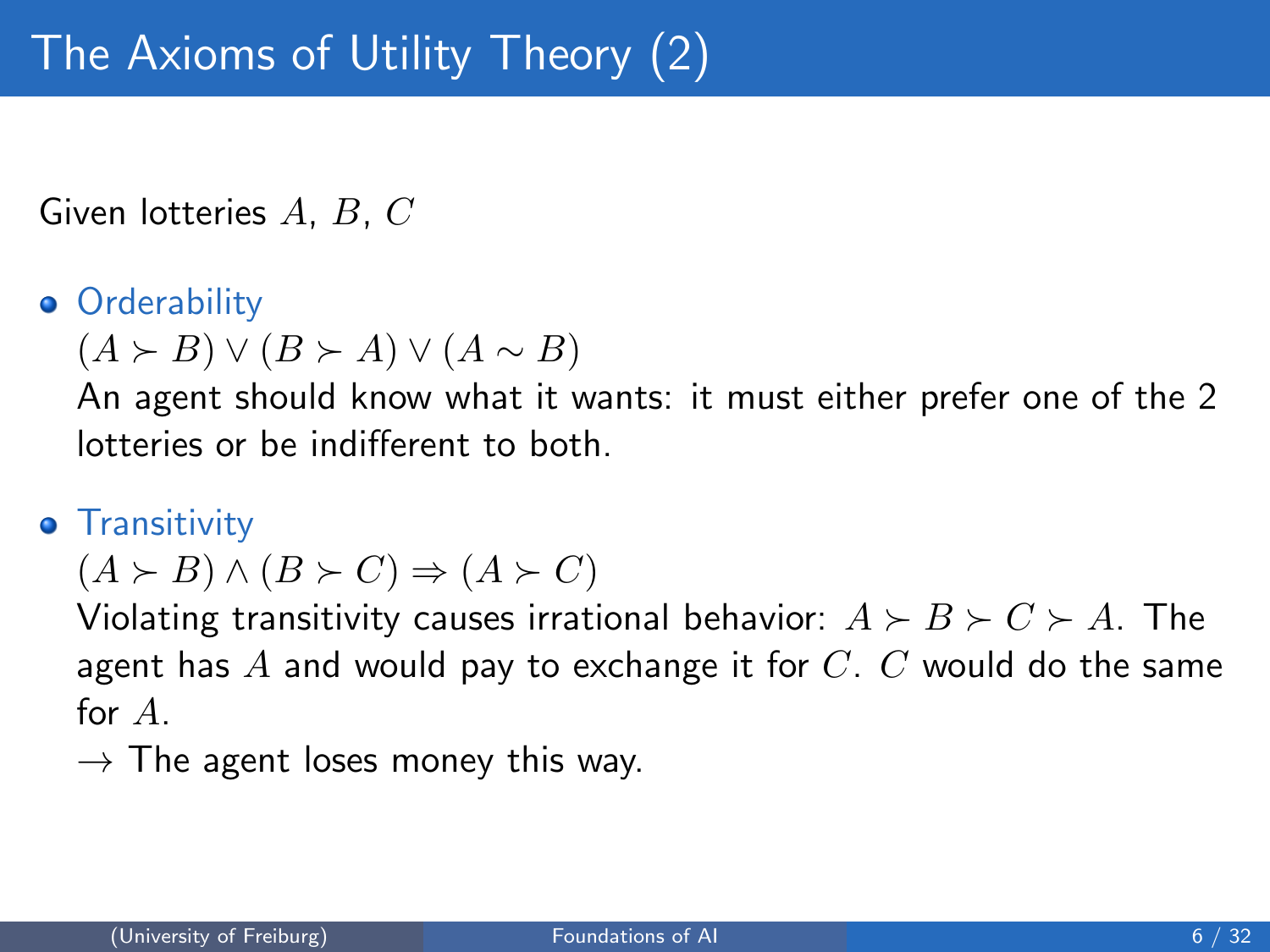### **• Continuity**

$$
A \succ B \succ C \Rightarrow \exists p[p, A; 1 - p, C] \sim B
$$

If some lottery B is between A and C in preference, then there is some probability p for which the agent is indifferent between getting  $B$  for sure and the lottery that yields A with probability p and C with probability  $1 - p$ .

#### **•** Substitutability

$$
A \sim B \Rightarrow [p, A; 1 - p, C] \sim [p, B; 1 - p, C]
$$

If an agent is indifferent between two lotteries A and B, then the agent is indifferent beteween two more complex lotteries that are the same except that B is substituted for A in one of them.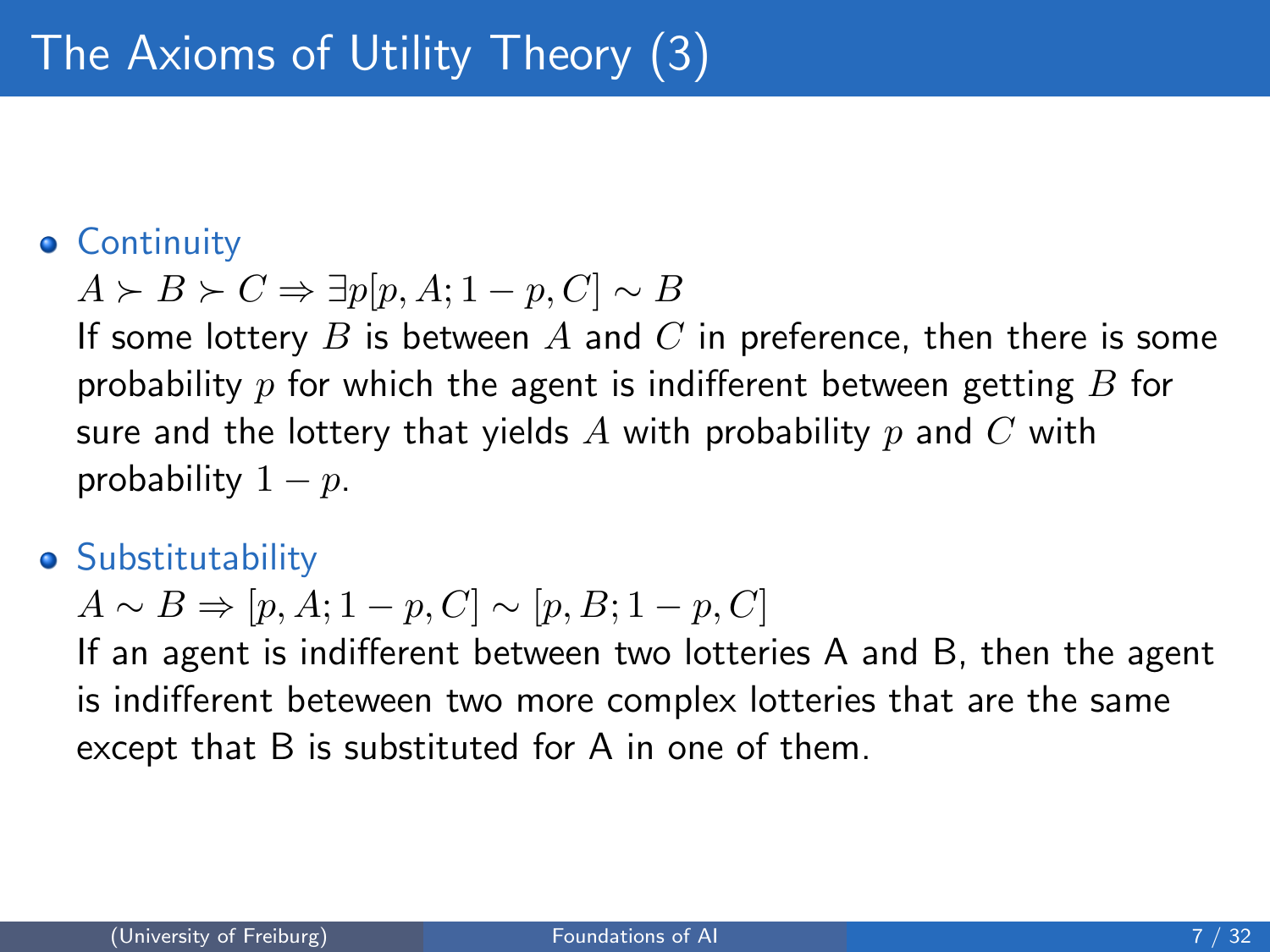### **• Monotonicity**

$$
A \succ B \Rightarrow (p > q \Leftrightarrow [p, A; 1 - p, B] \succ [q, A; 1 - q, B])
$$

If an agent prefers the outcome  $A$ , then it must also prefer the lottery that has a higher probability for  $A$ .

#### **•** Decomposability

 $[p, A; 1-p, [q, B; 1-q, C]] \sim [p, A; (1-p)q, B; (1-p)(1-q), C]$ Compound lotteries can be reduced to simpler ones using the laws of probability. This has been called the "no fun in gambling"-rule: two consecutive gambles can be reduced to a single equivalent lottery.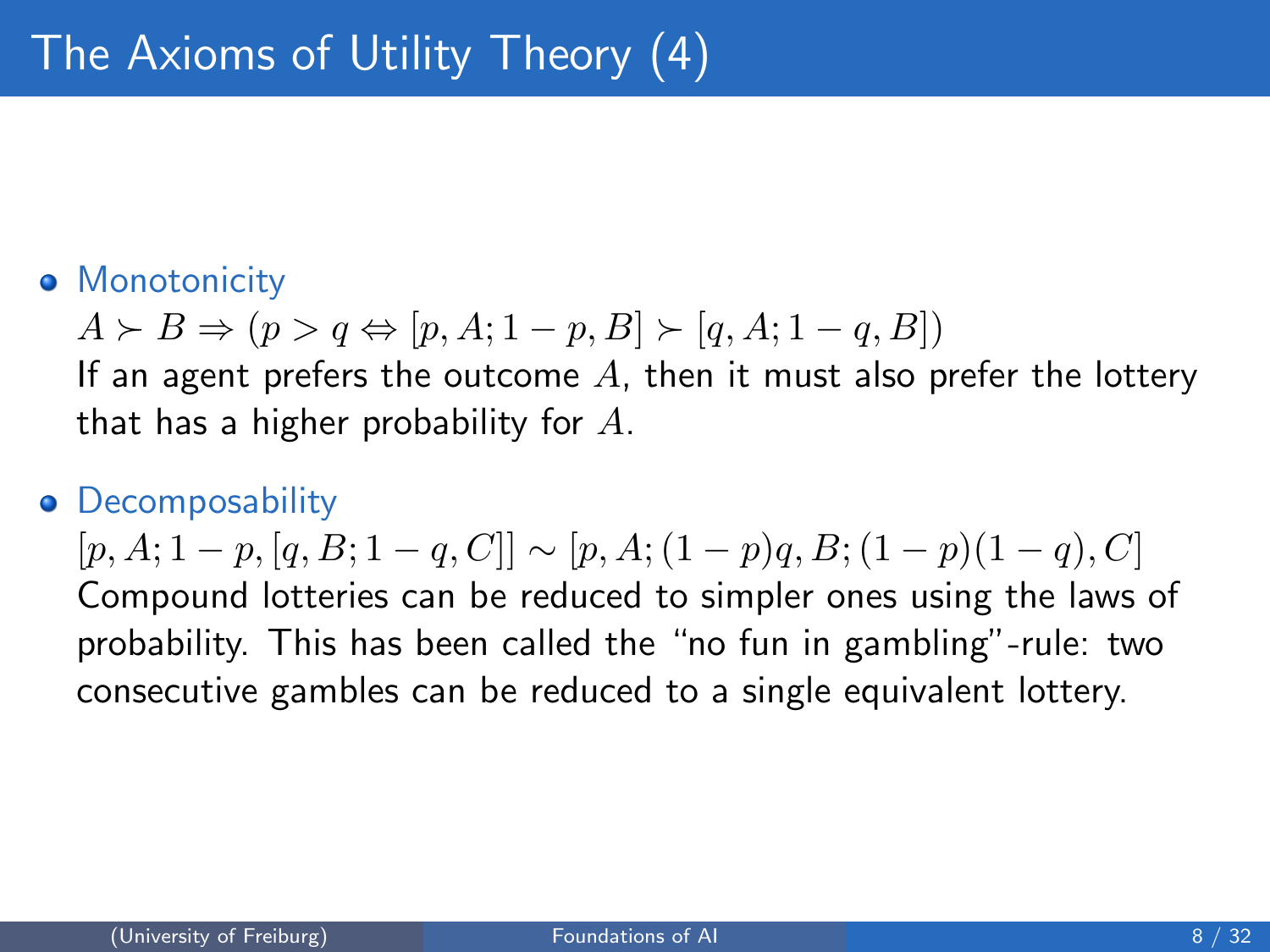The axioms only make statements about preferences.

The existence of a utility function follows from the axioms!

- Utility Principle If an agent's preferences obey the axioms, then there exists a function  $U : S \mapsto R$  with  $U(A) > U(B) \Leftrightarrow A \succ B$ 
	- $U(A) = U(B) \Leftrightarrow A \sim B$
- Expected Utility of a Lottery:

$$
U([p_1, S_1; \ldots; p_n, S_n]) = \sum_i p_i U(S_i)
$$

 $\rightarrow$  Since the outcome of a nondeterministic action is a lottery, an agent can act rationally only by following the Maximum Expected Utility (MEU) principle.

How do we design utility functions that cause the agent to act as desired?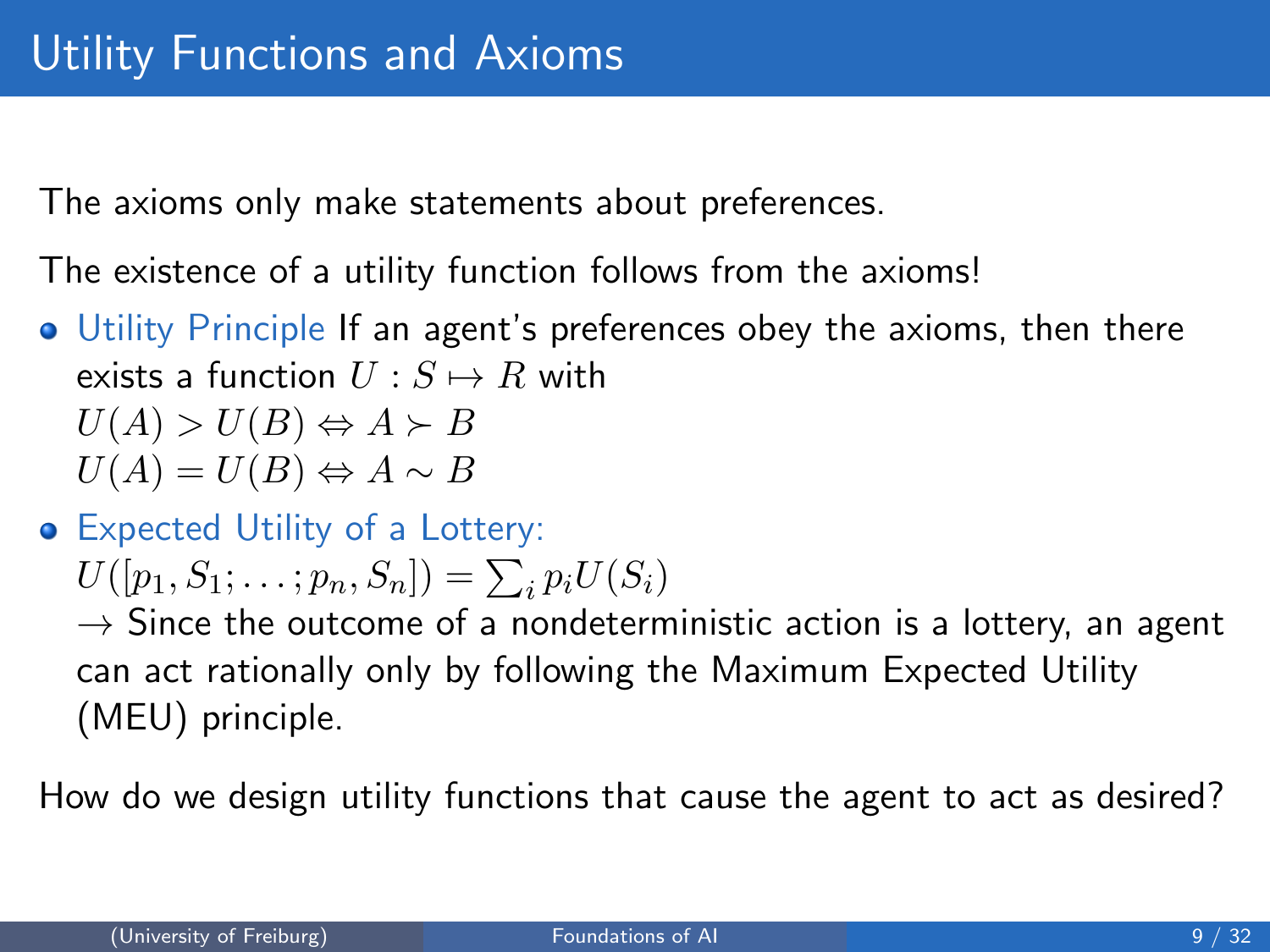The scale of a utility function can be chosen arbitrarily. We therefore can define a 'normalized' utility:

- 'Best possible prize'  $U(S) = u_{max} = 1$
- 'Worst catastrophe'  $U(S) = u_{min} = 0$

Given a utility scale between  $u_{min}$  and  $u_{max}$  we can asses the utility of any particular outcome S by asking the agent to choose between S and a standard lottery  $[p, u_{max}; 1-p, u_{min}]$ . We adjust p until they are equally preferred.

Then,  $p$  is the utility of  $S$ . This is done for each outcome  $S$  to determine  $U(S)$ .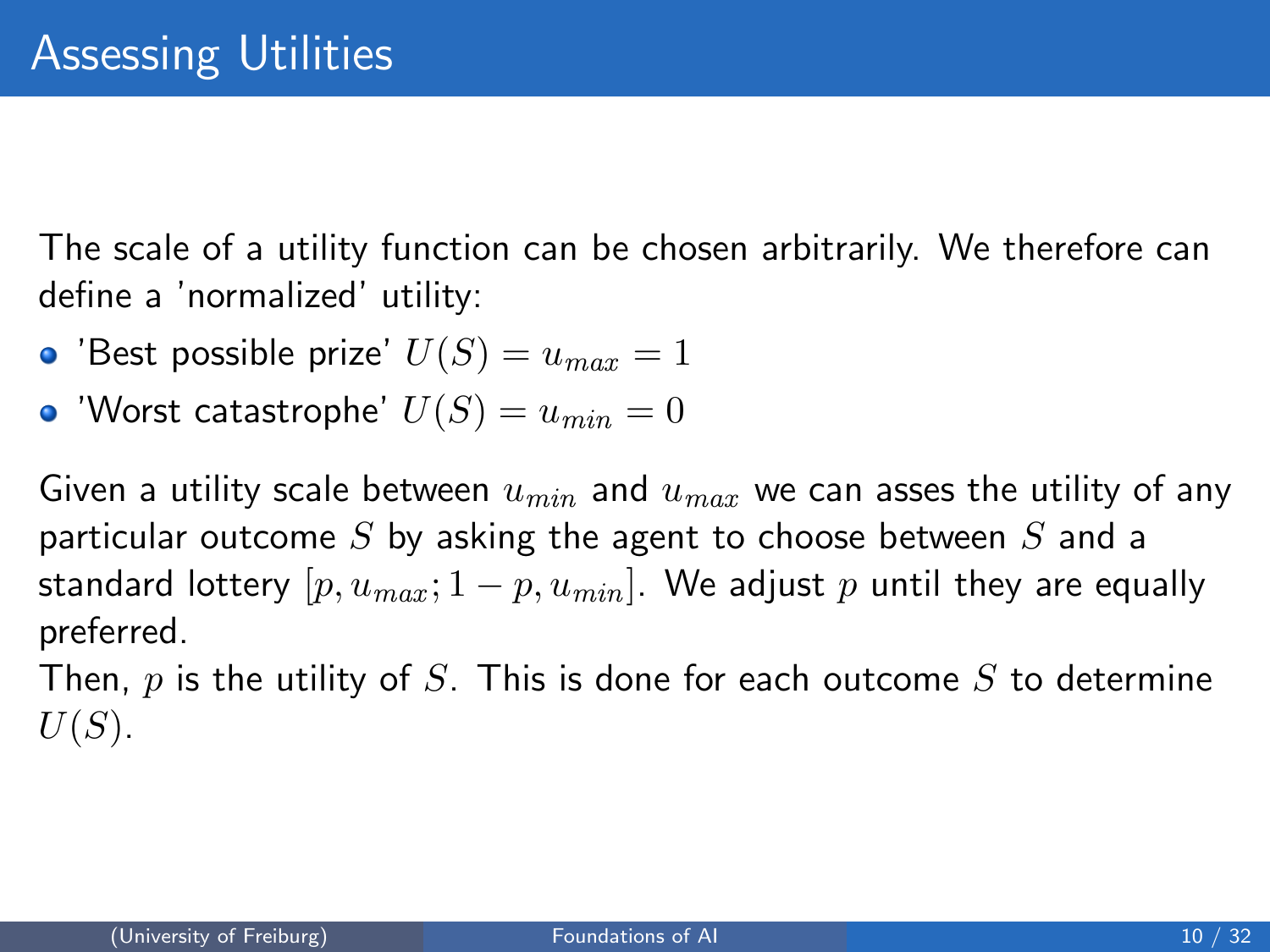# Possible Utility Functions

From economic models: The value of money



left: utility from empirical data; right: typical utility function over the full range.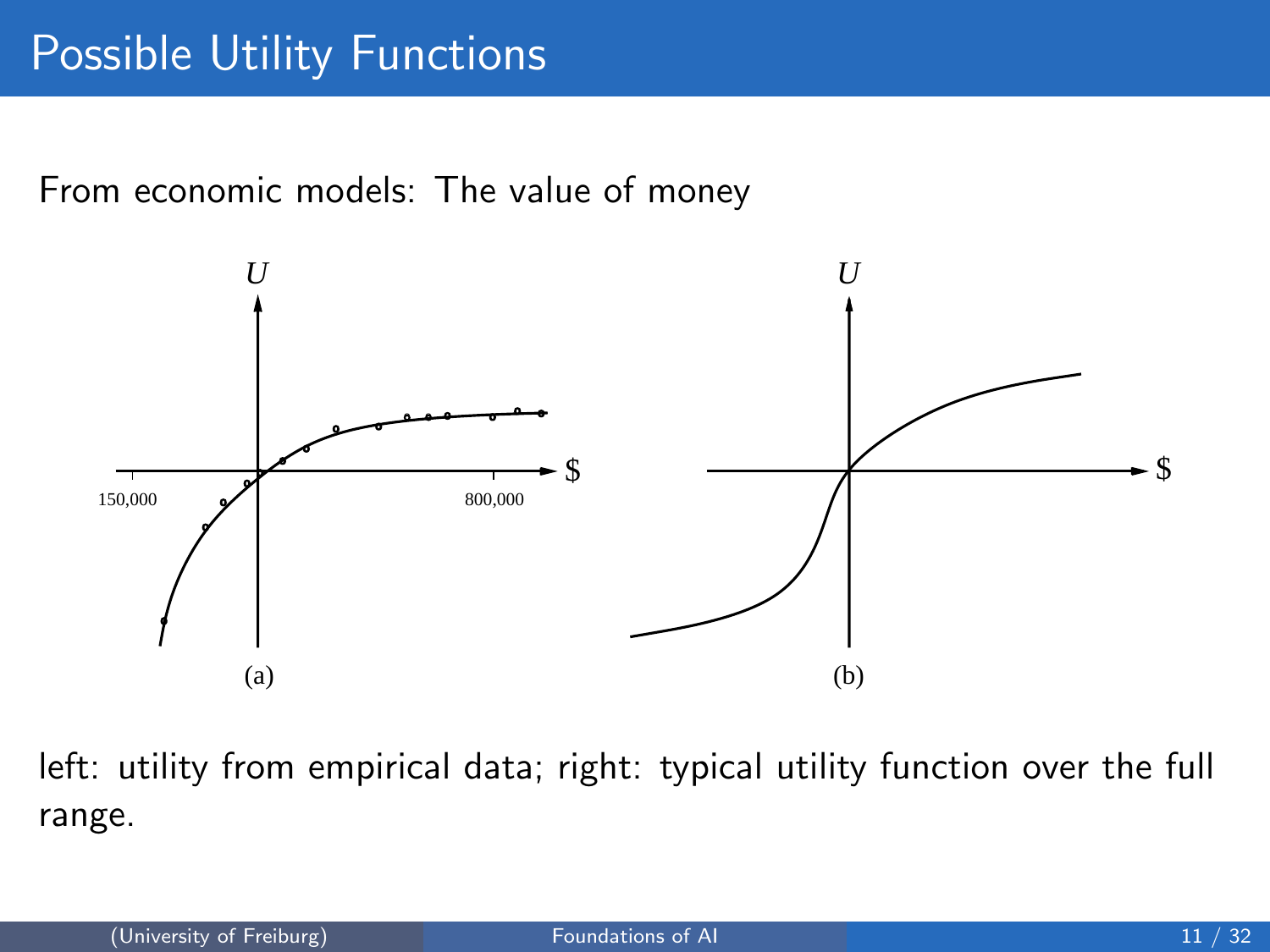# <span id="page-11-0"></span>Sequential Decision Problems (1)



- Beginning in the start state the agent must choose an action at each time step.
- The interaction with the environment terminates if the agent reaches one of the goal states  $(4,3)$  (reward of  $+1$ ) or  $(4,2)$  (reward -1). Each other location has a reward of -.04.
- $\bullet$  In each location the available actions are  $Up$ ,  $Down$ ,  $Left$ ,  $Right$ .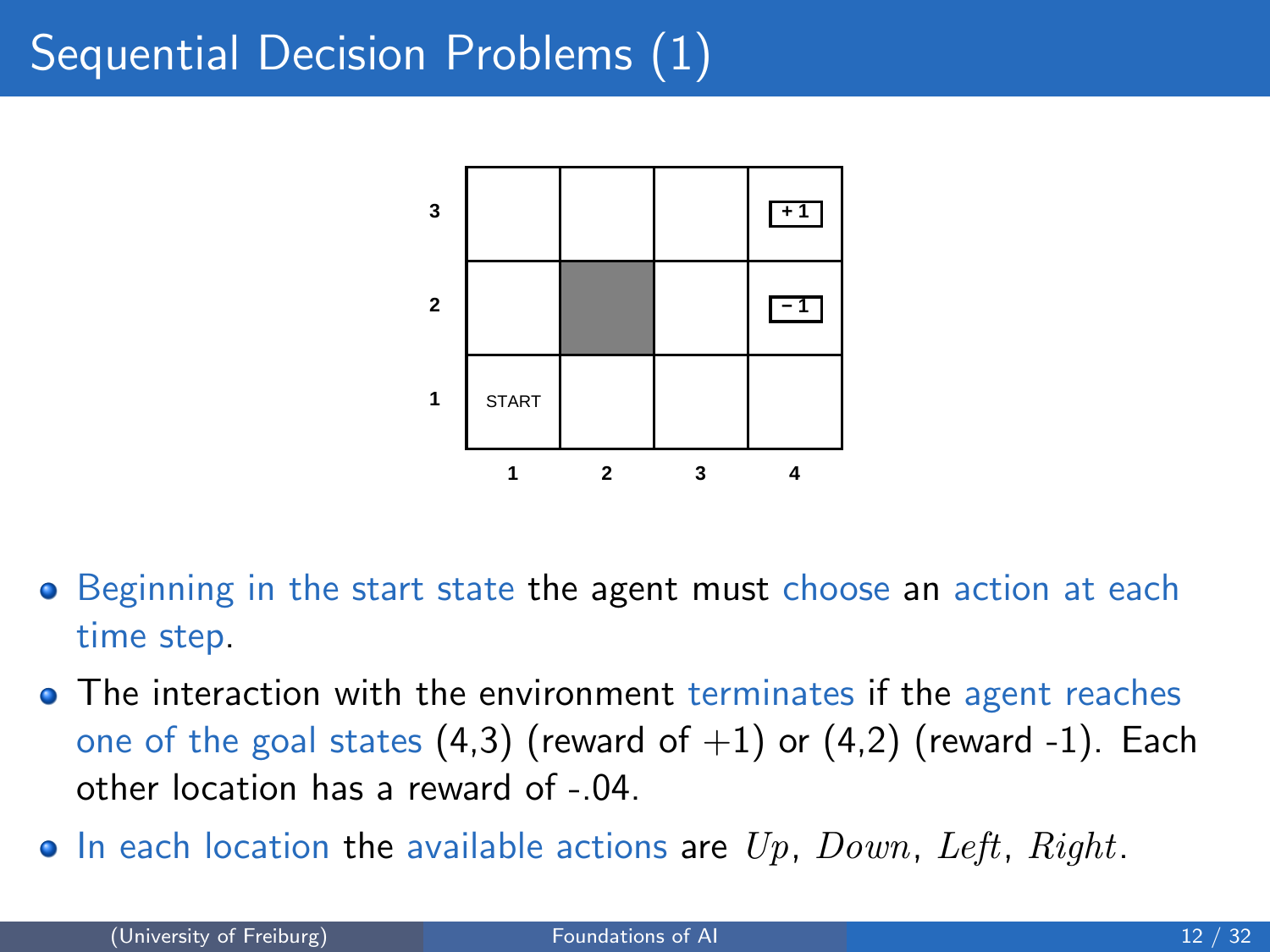- Deterministic version: All actions always lead to the next square in the selected direction, except that moving into a wall results in no change in position.
- Stochastic version: Each action achieves the intended effect with probability 0.8, but the rest of the time, the agent moves at right angles to the intended direction.

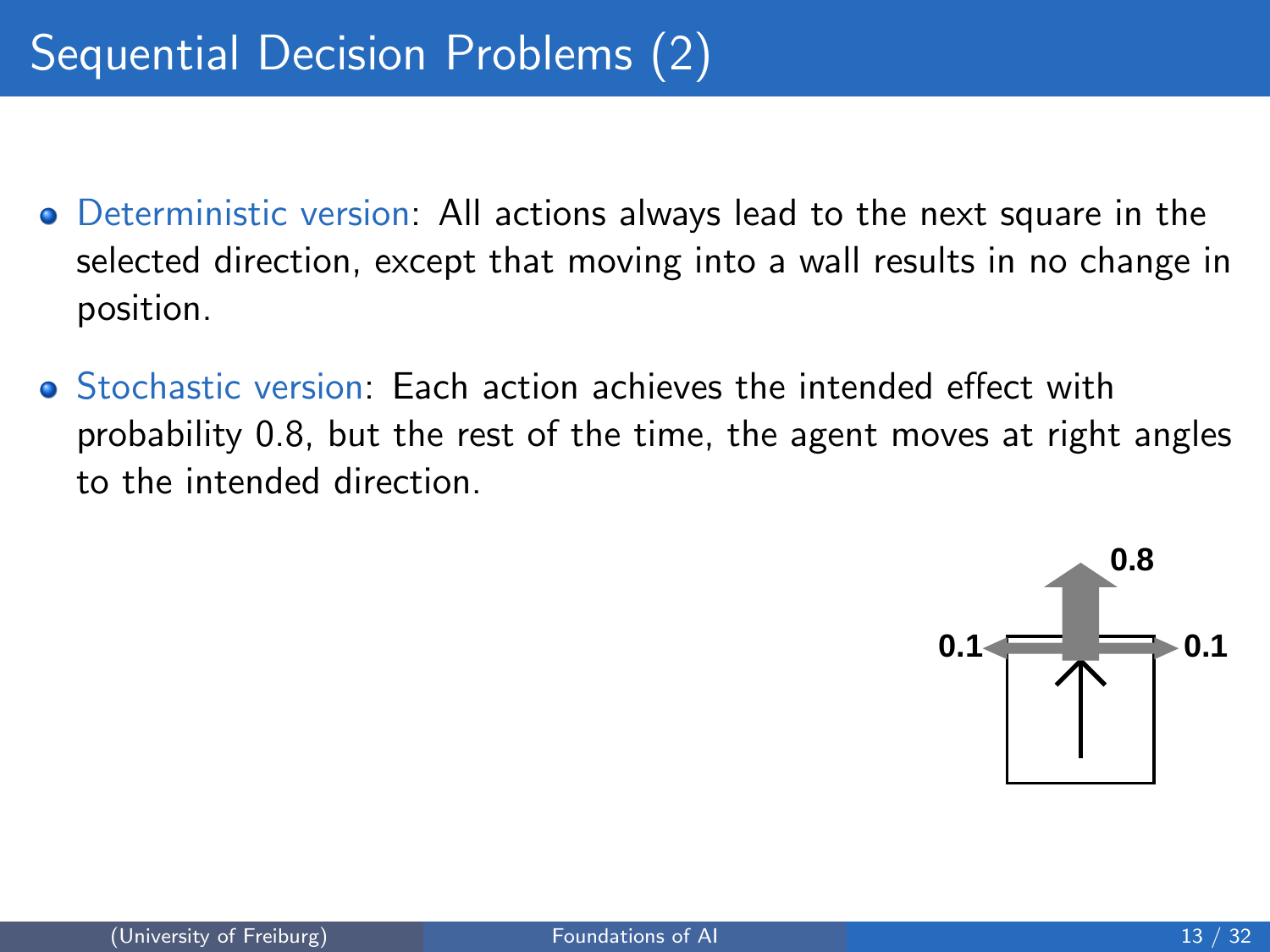<span id="page-13-0"></span>Given a set of states in an accessible, stochastic environment, an MDP is defined by

- $\bullet$  Initial state  $S_0$
- Transition Model  $T(s, a, s')$
- Reward function  $R(s)$

Transition model:  $T(s, a, s')$  is the probability that state  $s'$  is reached, if action  $a$  is executed in state  $s$ .

Policy: Complete mapping  $\pi$  that specifies for each state s which action  $\pi(s)$  to take.

Wanted: The **optimal policy**  $\pi^*$  is the policy that maximizes the expected utility.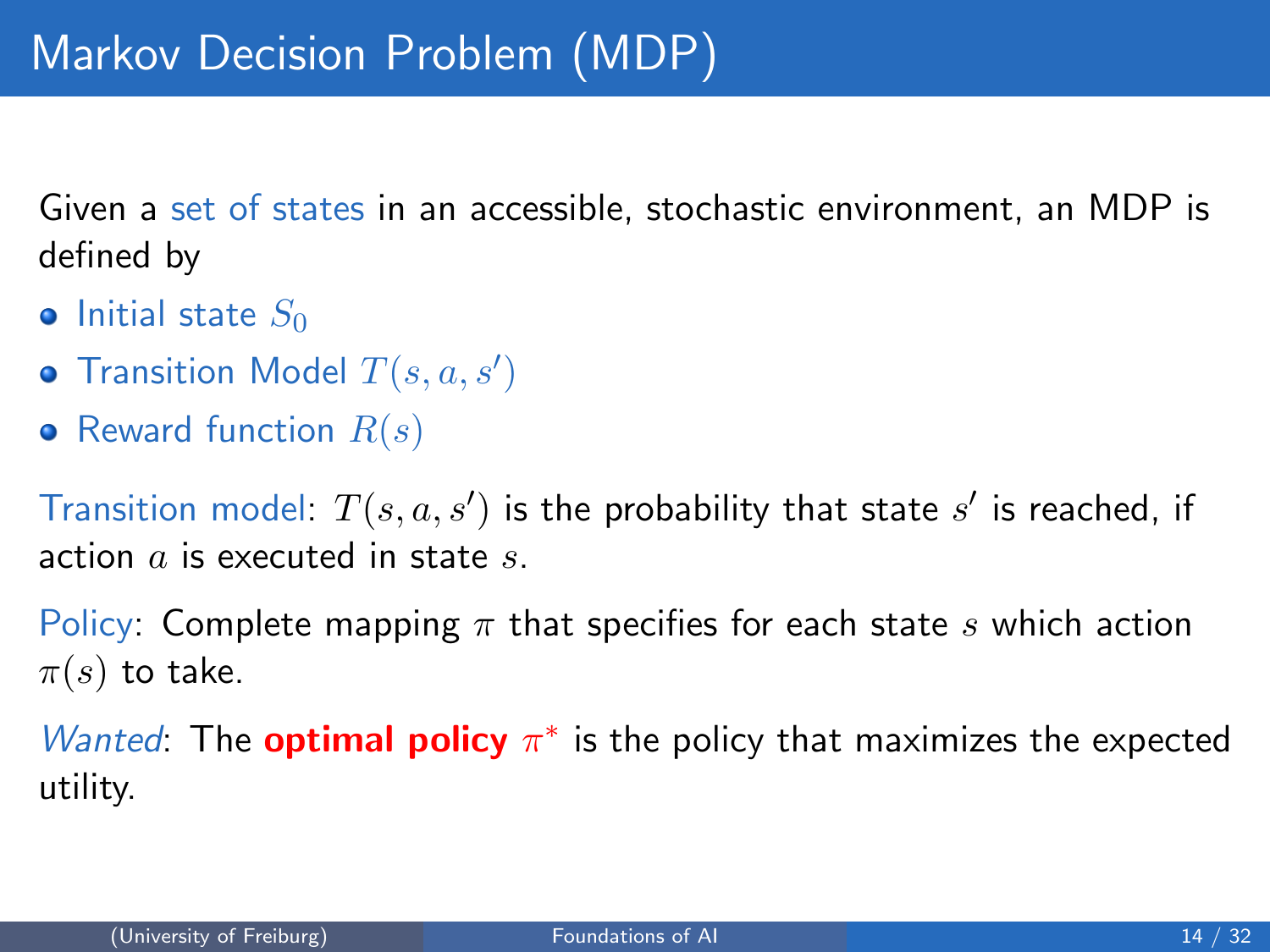# Optimal Policies (1)

- **•** Given the optimal policy, the agent uses its current percept that tells it its current state.
- It then executes the action  $\pi^*(s)$ .
- We obtain a simple reflex agent that is computed from the information used for a utility-based agent.

Optimal policy for stochastic MDP with  $R(s) = -0.04$ :

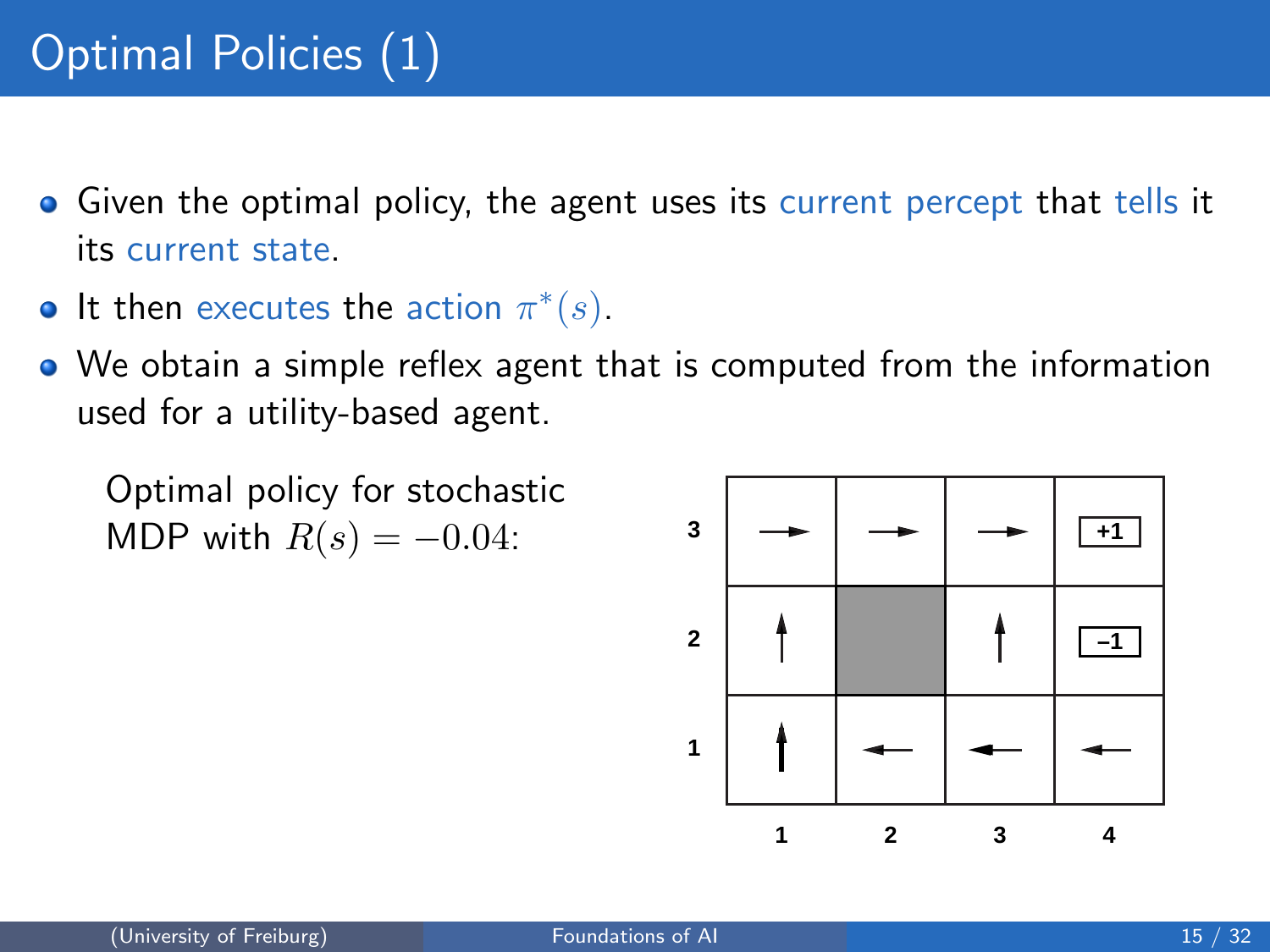# Optimal Policies (2)



Optimal policy changes with choice of transition costs  $R(s)$ . How to compute optimal policies?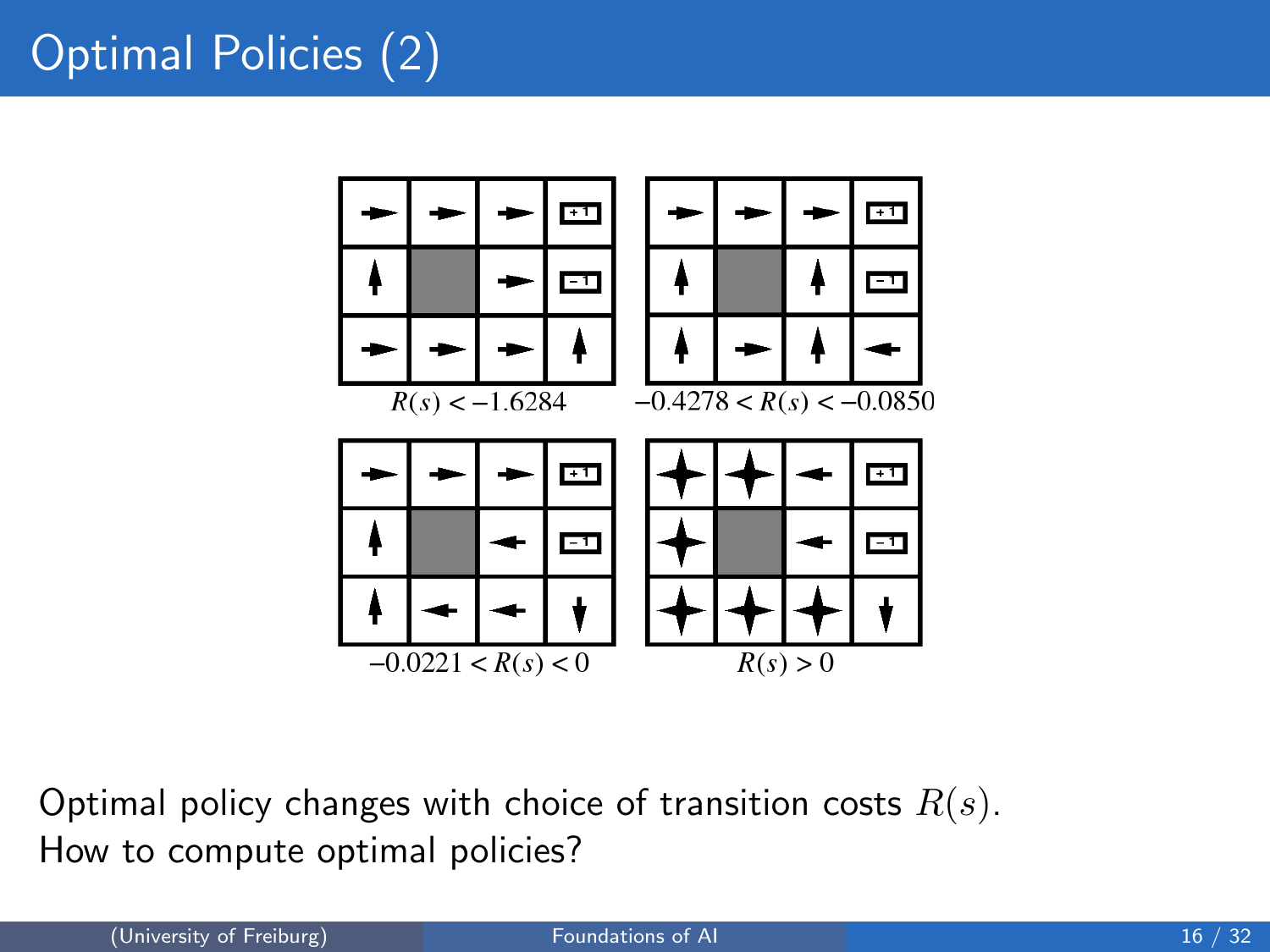# Finite and Infinite Horizon Problems

- Performance of the agent is measured by the sum of rewards for the states visited.
- **•** To determine an optimal policy we will first calculate the utility of each state and then use the state utilities to select the optimal action for each state.
- The result depends on whether we have a finite or infinite horizon problem.
- $\bullet$  Utility function for state sequences:  $U_h([s_0, s_1, \ldots, s_n])$
- Finite horizon:  $U_h([s_0, s_1, \ldots, s_{N+k}]) = U_h([s_0, s_1, \ldots, s_N])$  for all  $k > 0$ .
- For finite horizon problems the optimal policy depends on the current state and the remaining steps to go. It therefore depends on time and is called nonstationary.
- In infinite horizon problems the optimal policy only depends on the current state and therefore is stationary.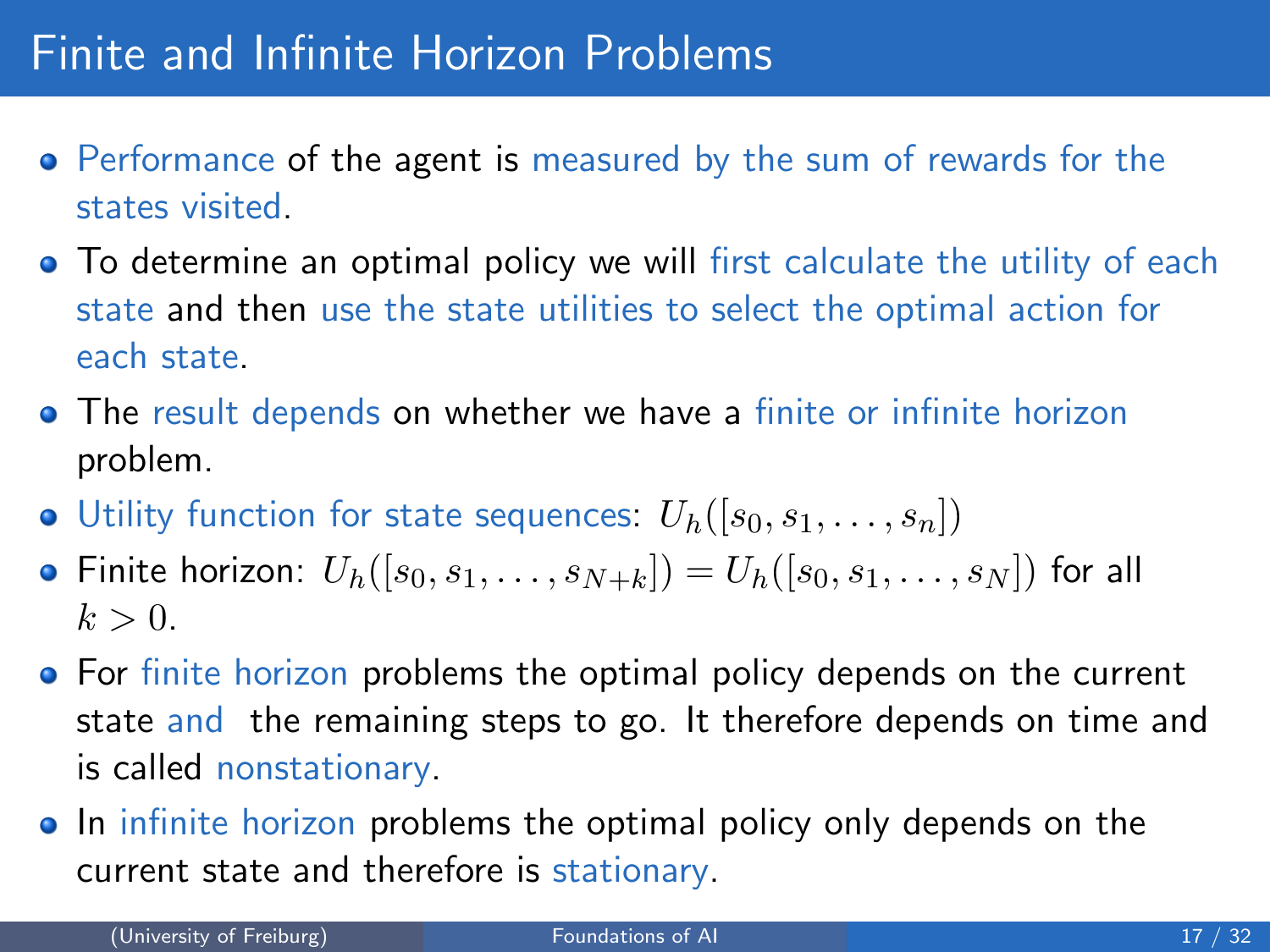- For stationary systems there are two coherent ways to assign utilities to state sequences.
- Additive rewards:

 $U_h([s_0, s_1, s_2, \ldots]) = R(s_0) + R(s_1) + R(s_2) + \cdots$ 

- Discounted rewards:  $U_h([s_0, s_1, s_2, \ldots]) = R(s_0) + \gamma R(s_1) + \gamma^2 R(s_2) + \cdots$
- The term  $\gamma \in [0,1]$  is called the discount factor.
- With discounted rewards the utility of an infinite state sequence is always finite. The discount factor expresses that future rewards have less value than current rewards.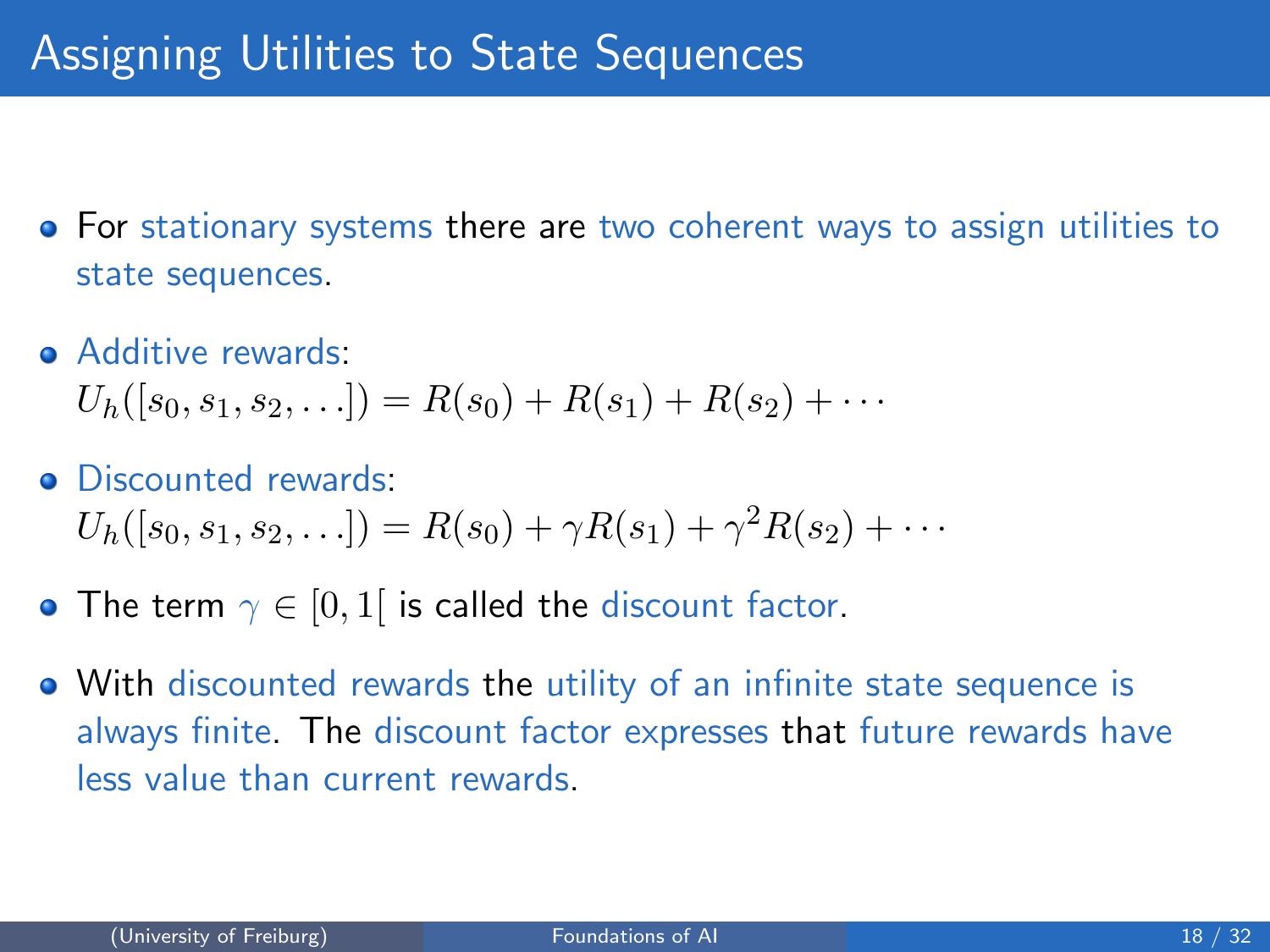- <span id="page-18-0"></span>• The utility of a state depends on the utility of the state sequences that follow it.
- Let  $U^{\pi}(s)$  be the utility of a state under policy  $\pi$ .
- Let  $s_t$  be the state of the agent after executing  $\pi$  for t steps. Thus, the utility of s under  $\pi$  is

$$
U^{\pi}(s) = E\left[\sum_{t=0}^{\infty} \gamma^t R(s_t) \mid \pi, s_0 = s\right]
$$

- The true utility  $U(s)$  of a state is  $U^{\pi^*}(s)$ .
- $\bullet$   $R(s)$  is the short-term reward for being in s and  $U(s)$  is the long-term total reward from s onwards.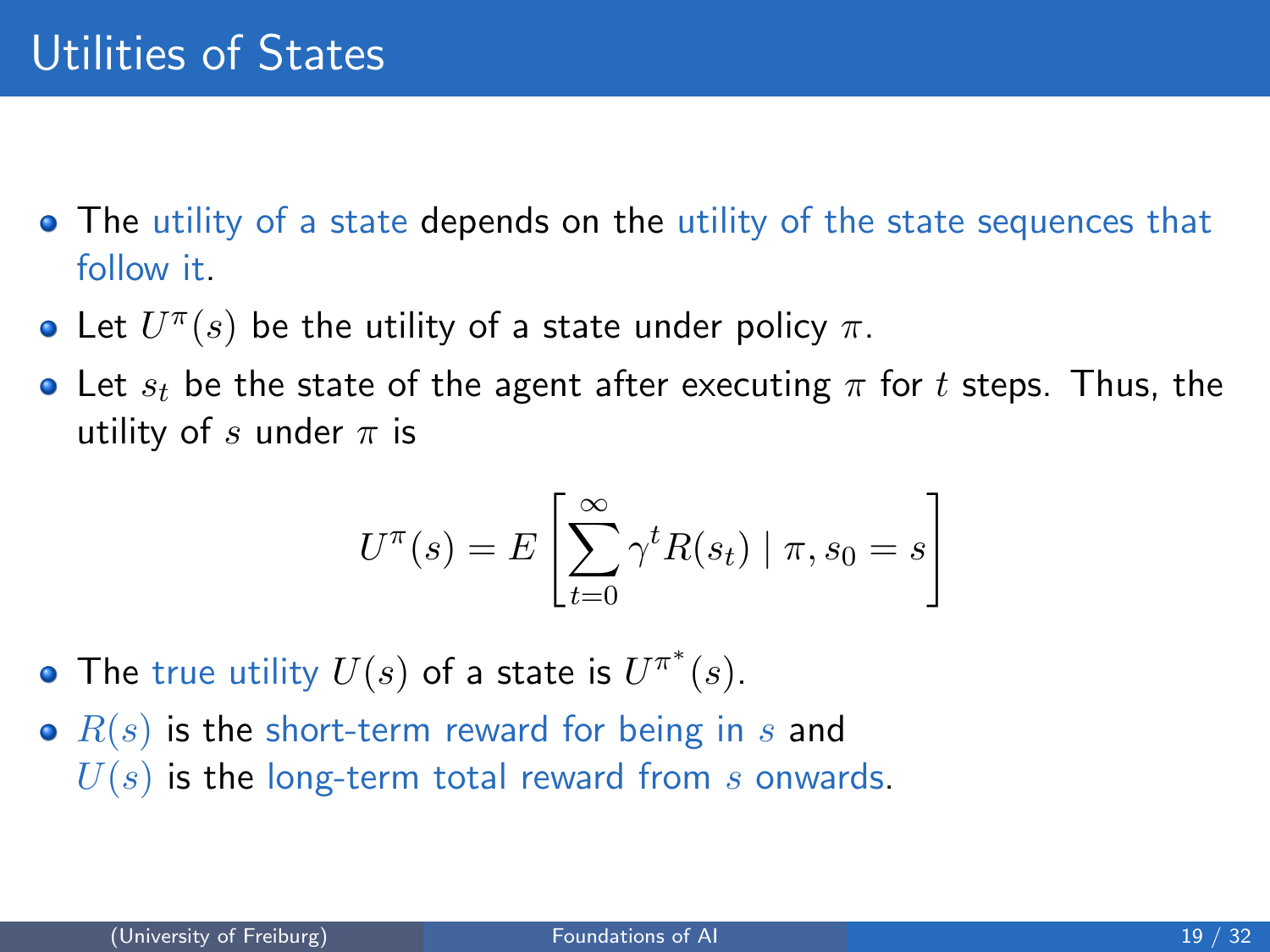The utilities of the states in our  $4 \times 3$  world with  $\gamma = 1$  and  $R(s) = -0.04$ for non-terminal states:

|              | 0.705 | 0.655 | 0.611 | 0.388 |
|--------------|-------|-------|-------|-------|
| $\mathbf{2}$ | 0.762 |       | 0.660 | $-1$  |
| 3            | 0.812 | 0.868 | 0.918 | $+1$  |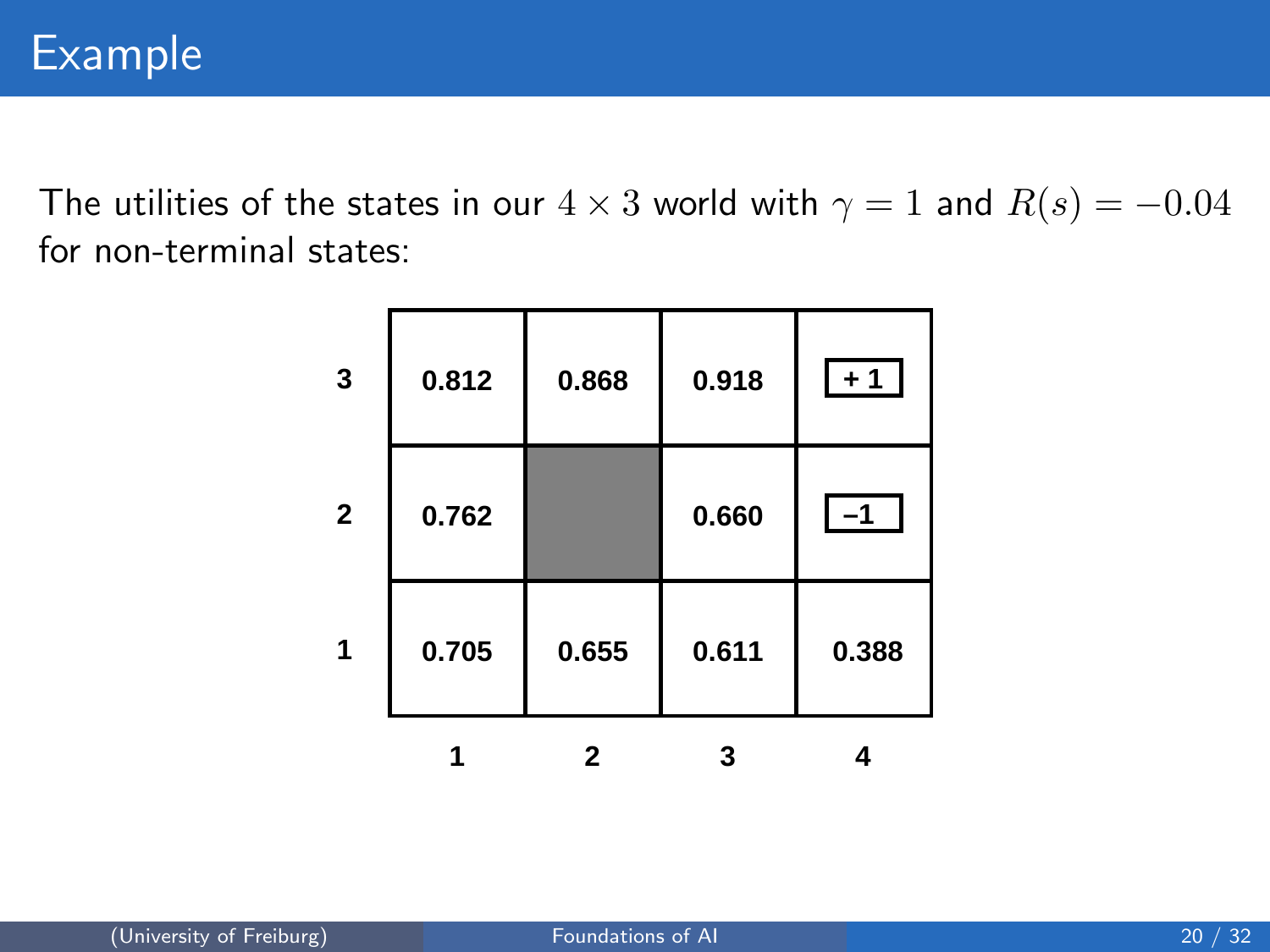# Choosing Actions using the **Maximum Expected Utility Principle**

The agent simply chooses the action that maximizes the expected utility of the subsequent state:

$$
\pi(s) = \operatorname*{argmax}_{a} \sum_{s'} T(s, a, s') U(s')
$$

The utility of a state is the immediate reward for that state plus the expected discounted utility of the next state, assuming that the agent chooses the optimal action:

$$
U(s) = R(s) + \gamma \max_{a} \sum_{s'} T(s, a, s')U(s')
$$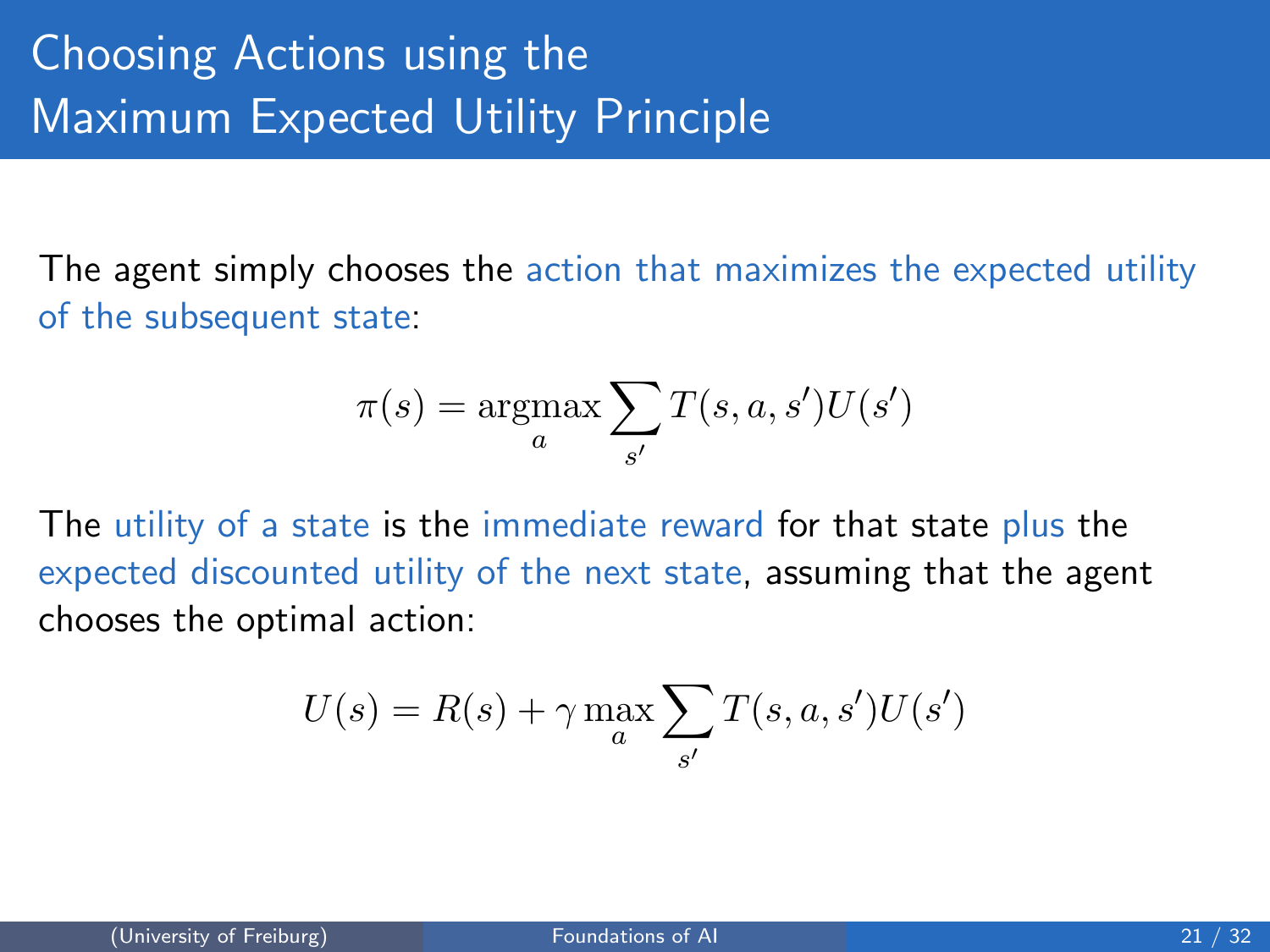• The equation

$$
U(s) = R(s) + \gamma \max_{a} \sum_{s'} T(s, a, s')U(s')
$$

is also called the Bellman-Equation.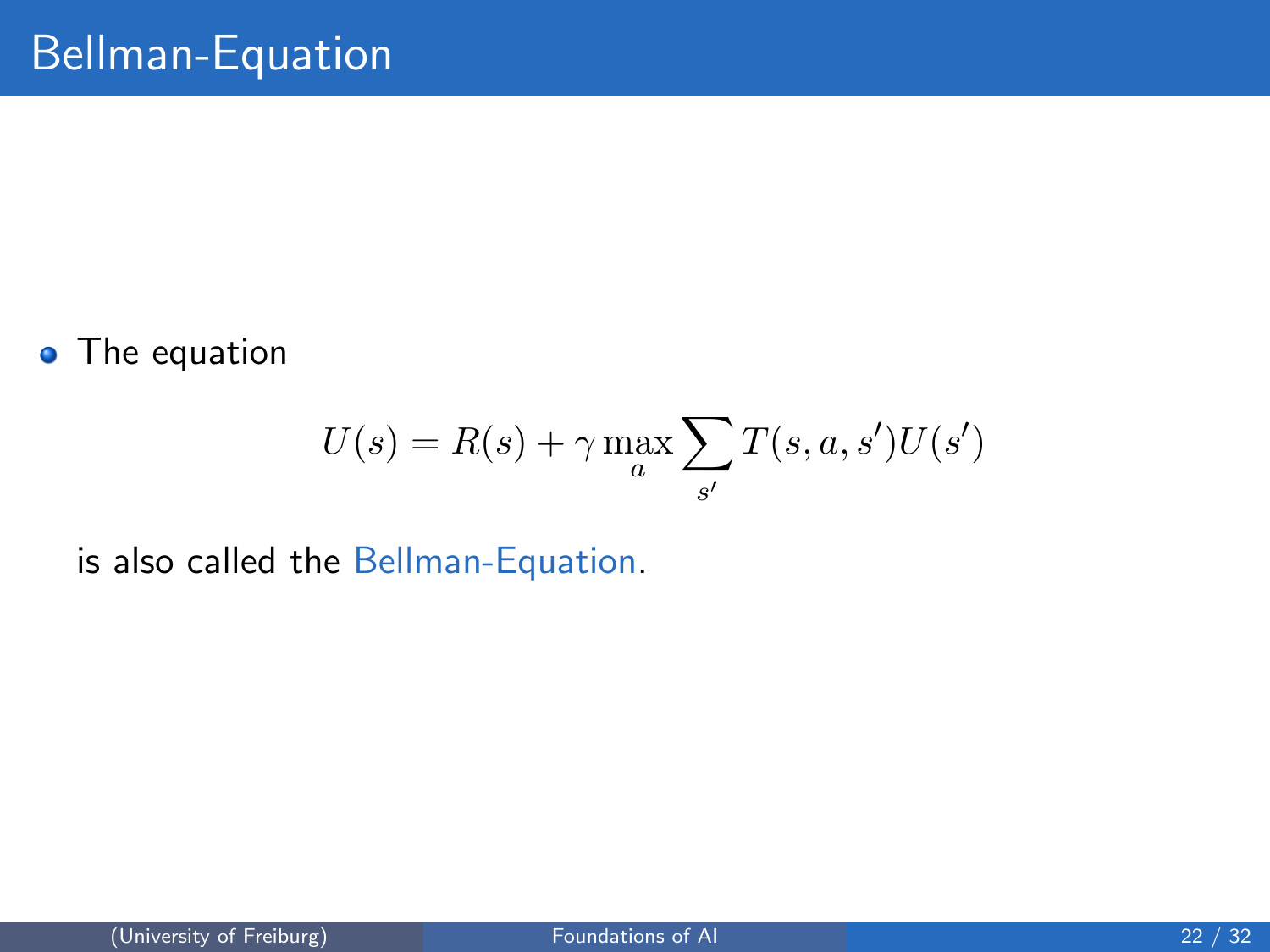## Bellman-Equation: Example

## • In our  $4 \times 3$  world the equation for the state (1,1) is

$$
U(1,1) = -0.04 + \gamma \max\{ 0.8U(1,2) + 0.1U(2,1) + 0.1U(1,1),
$$
  
\n
$$
0.9U(1,1) + 0.1U(1,2),
$$
  
\n
$$
0.9U(1,1) + 0.1U(2,1),
$$
  
\n
$$
0.8U(2,1) + 0.1U(1,2) + 0.1U(1,1)
$$
  
\n
$$
0.8U(2,1) + 0.1U(1,2) + 0.1U(1,1)
$$
  
\n
$$
0.8U(2,1) + 0.1U(1,2) + 0.1U(1,1)
$$
  
\n
$$
0.8U(2,1) + 0.1U(1,2) + 0.1U(1,1)
$$
  
\n
$$
0.8U(2,1) + 0.1U(1,2) + 0.1U(1,1)
$$
  
\n
$$
0.8U(2,1) + 0.1U(1,2) + 0.1U(1,1)
$$
  
\n
$$
0.8U(2,1) + 0.1U(1,2) + 0.1U(1,1)
$$
  
\n
$$
0.8U(2,1) + 0.1U(1,2) + 0.1U(1,1)
$$
  
\n
$$
0.8U(2,1) + 0.1U(1,2) + 0.1U(1,1)
$$
  
\n
$$
0.8U(2,1) + 0.1U(1,2) + 0.1U(1,1)
$$
  
\n
$$
0.8U(2,1) + 0.1U(1,2) + 0.1U(1,1)
$$
  
\n
$$
0.8U(2,1) + 0.1U(1,2) + 0.1U(1,1)
$$
  
\n
$$
0.9U(1,1) + 0.1U(2,1),
$$
  
\n
$$
0.9U(1,1) + 0.1U(2,1),
$$
  
\n
$$
0.9U(1,1) + 0.1U(2,1),
$$
  
\n
$$
0.9U(2,1) + 0.1U(1,2),
$$
  
\n

 $\rightarrow U_p$  is the optimal action in (1,1).

| 3              | 0.812 | 0.868 | 0.918 | $+1$  |
|----------------|-------|-------|-------|-------|
| $\overline{2}$ | 0.762 |       | 0.660 | $-1$  |
| 1              | 0.705 | 0.655 | 0.611 | 0.388 |
|                |       |       |       |       |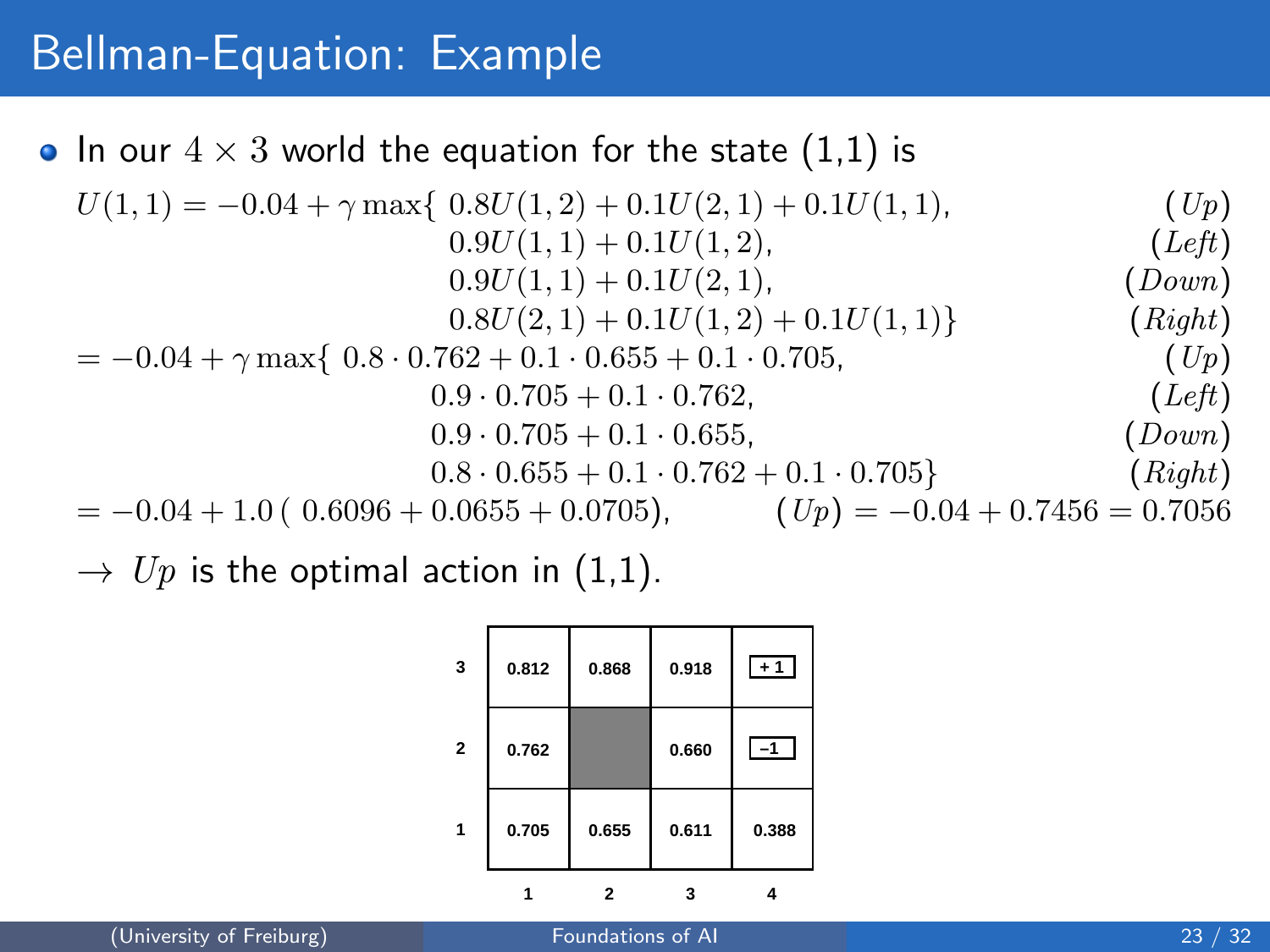An algorithm to calculate an optimal strategy.

Basic Idea: Calculate the utility of each state. Then use the state utilities to select an optimal action for each state.

A sequence of actions generates a branch in the tree of possible states (histories). A utility function on histories  $U_h$  is separable iff there exists a function  $f$  such that

$$
U_h([s_0, s_1, \ldots, s_n]) = f(s_0, U_h([s_1, \ldots, s_n]))
$$

The simplest form is an additive reward function  $R$ :

$$
U_h([s_0, s_1, \ldots, s_n]) = R(s_0) + U_h([s_1, \ldots, s_n]))
$$

In the example,  $R((4,3)) = +1$ ,  $R((4,2)) = -1$ ,  $R(other) = -1/25$ .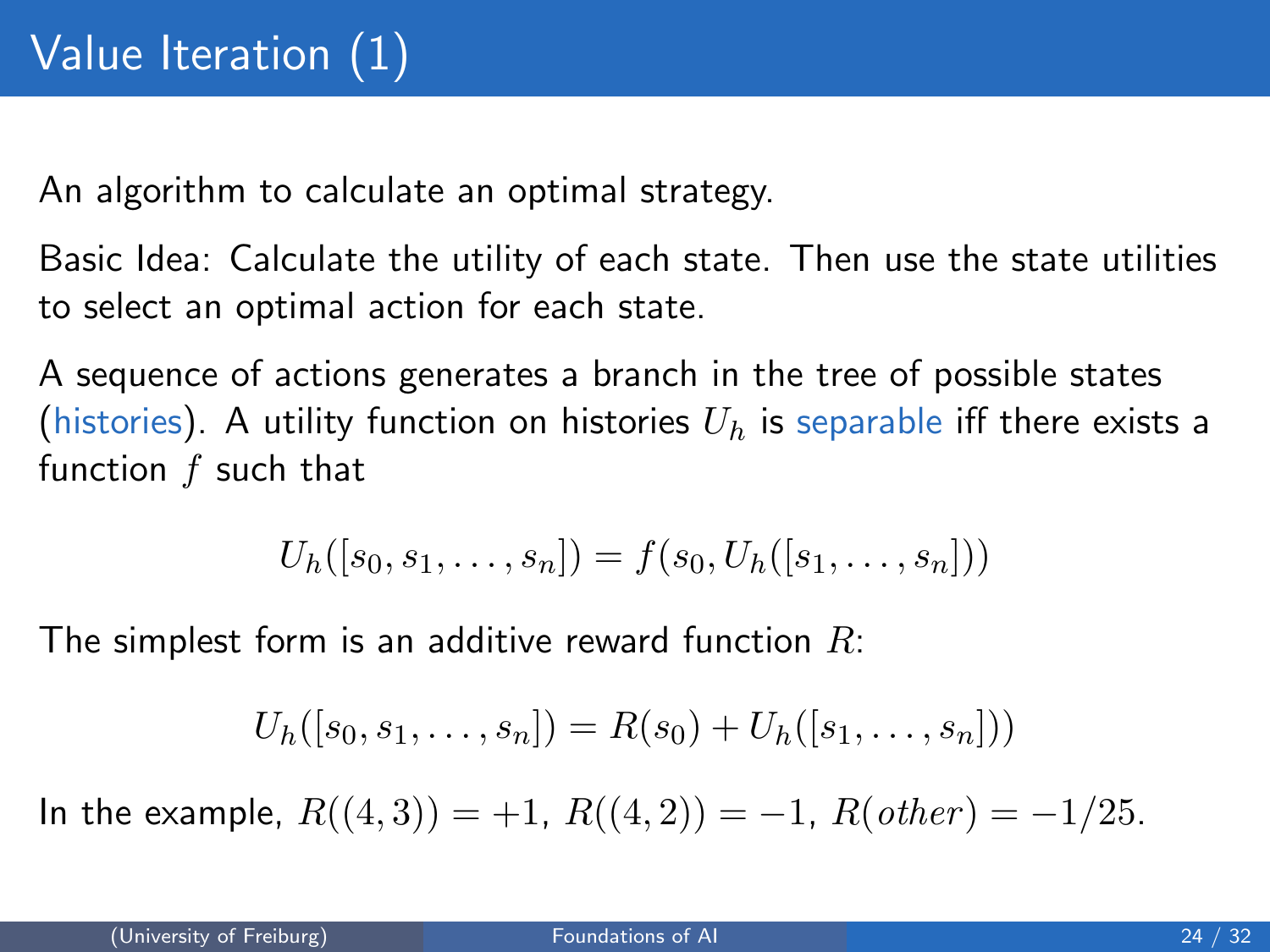# Value Iteration (2)

If the utilities of the terminal states are known, then in certain cases we can reduce an  $n$ -step decision problem to the calculation of the utilities of the terminal states of the  $(n - 1)$ -step decision problem.

#### $\rightarrow$  Iterative and efficient process

Problem: Typical problems contain cycles, which means the length of the histories is potentially infinite.

Solution: Use

$$
U_{t+1}(s) = R(s) + \gamma \max_{a} \sum_{s'} T(s, a, s') U_t(s')
$$

where  $U_t(s)$  is the utility of state s after t iterations.

Remark: As  $t \to \infty$ , the utilities of the individual states converge to stable values.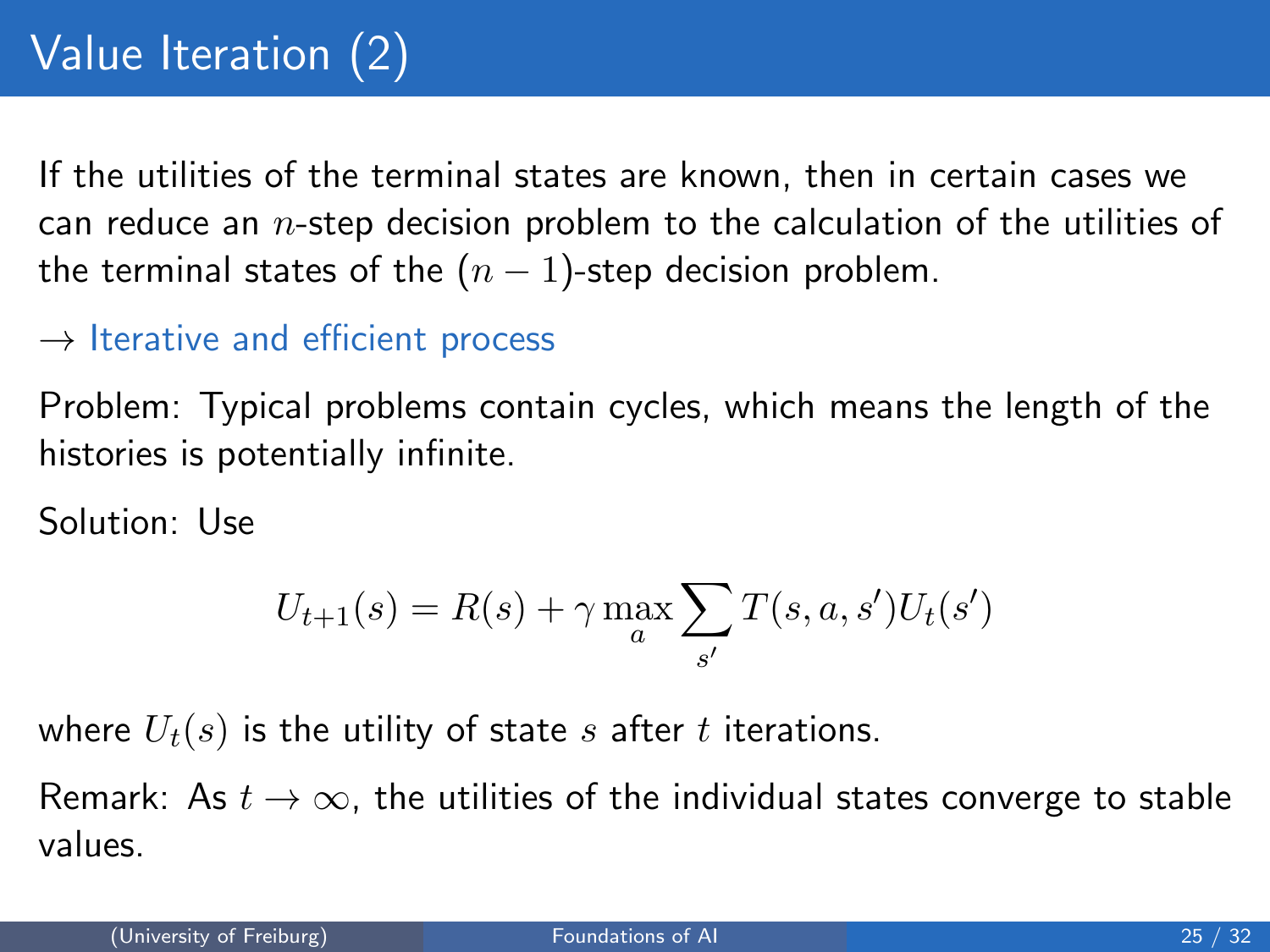- **•** The Bellman equation is the basis of value iteration.
- Because of the max-operator the n equations for the n states are nonlinear.
- We can apply an iterative approach in which we replace the equality by an assignment:

$$
U'(s) \leftarrow R(s) + \gamma \max_{a} \sum_{s'} T(s, a, s')U(s')
$$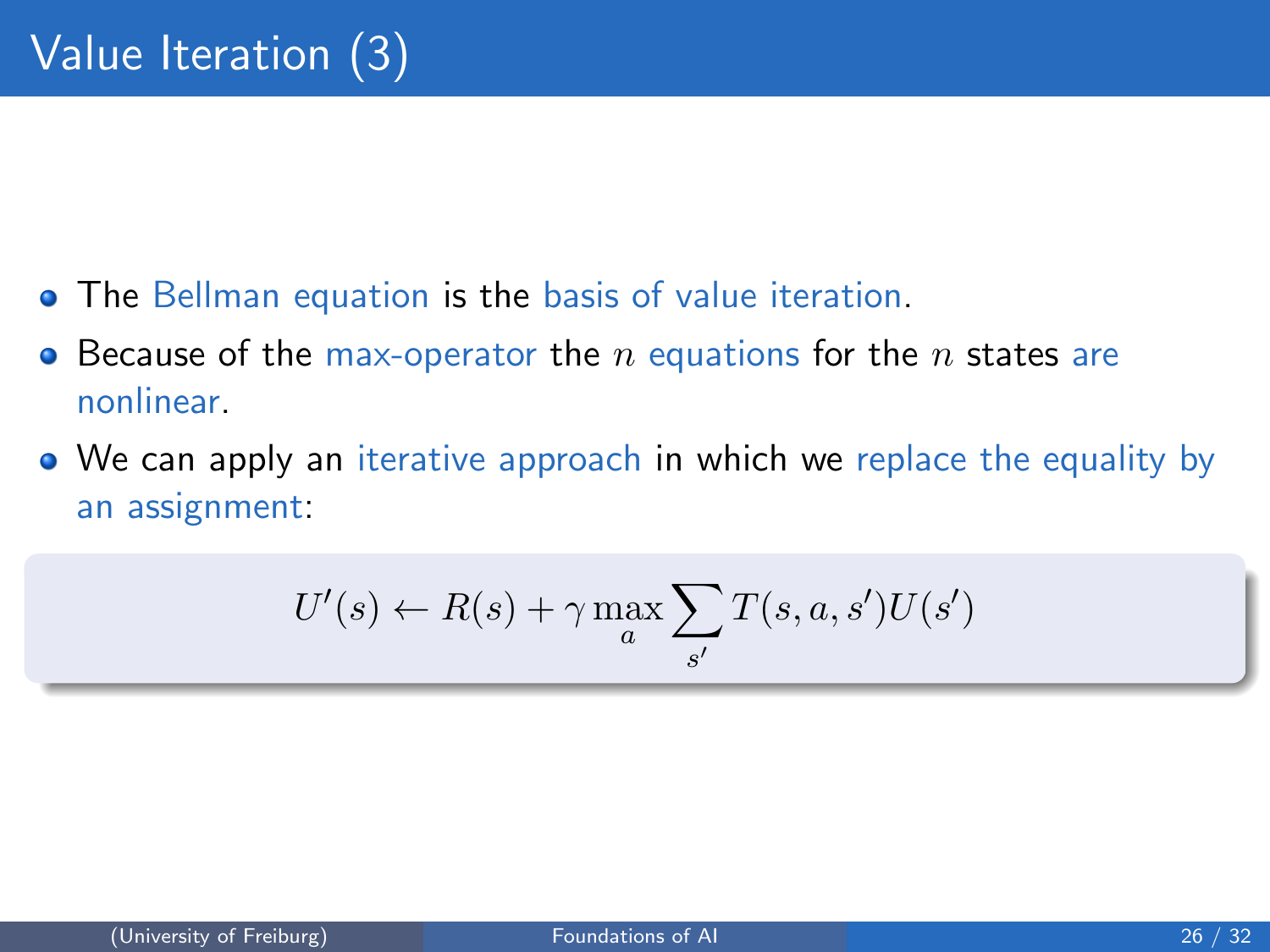```
function VALUE-ITERATION(mdp, \epsilon) returns a utility function
inputs: mdp, an MDP with states S, actions A(s), transition model P(s' | s, a),
             rewards R(s), discount \gamma\epsilon, the maximum error allowed in the utility of any state
local variables: U, U', vectors of utilities for states in S, initially zero
                   \delta, the maximum change in the utility of any state in an iteration
repeat
    U \leftarrow U'; \delta \leftarrow 0for each state s in S do
         U'[s] \leftarrow R(s) + \gamma \max_{a \in A(s)}\sums′
                                                P(s' | s, a) U[s']if |U'[s] - U[s]| > \delta then \delta \leftarrow |U'[s] - U[s]|until \delta < \epsilon(1-\gamma)/\gammareturn U
```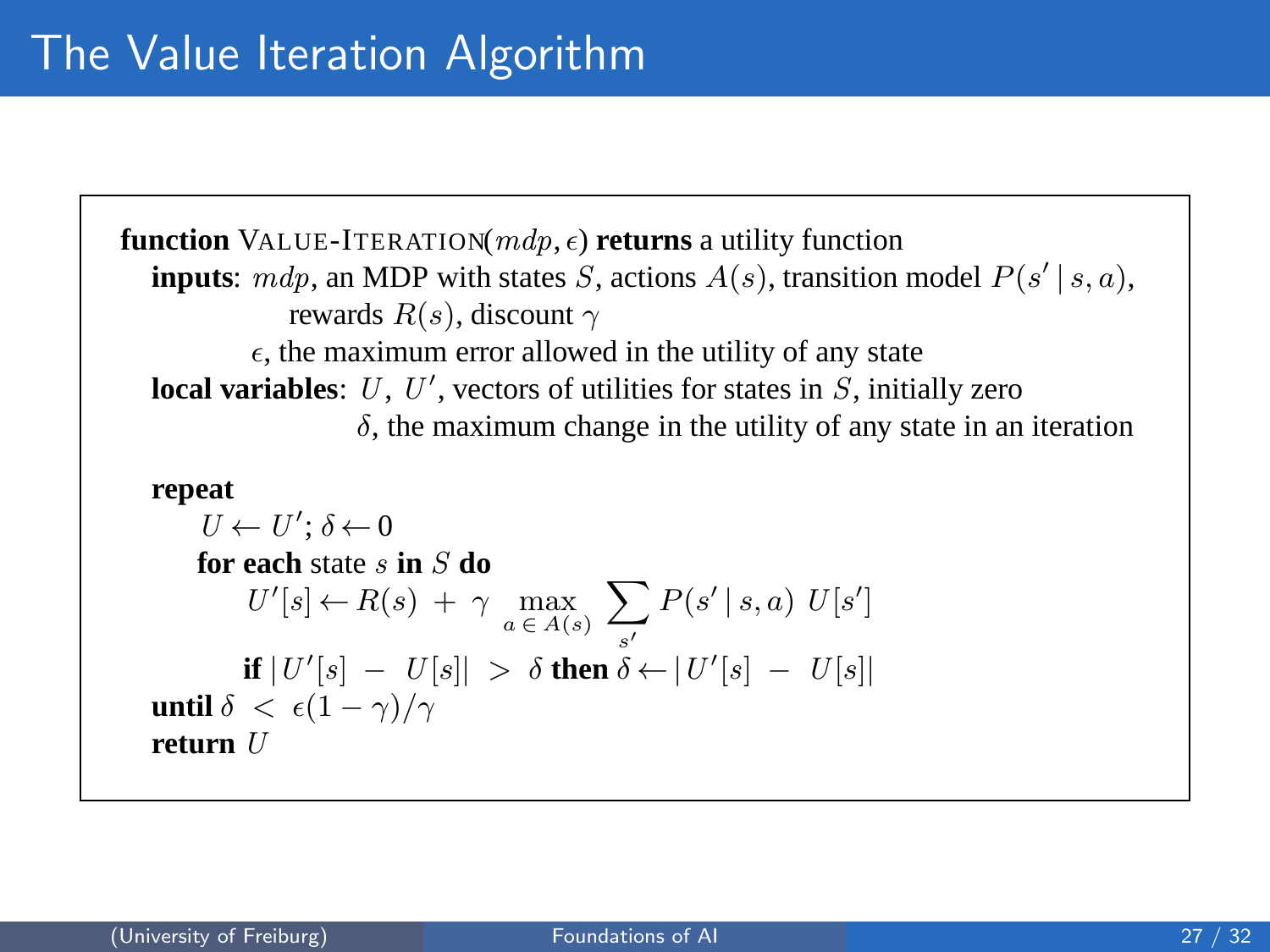- Since the algorithm is iterative we need a criterion to stop the process if we are close enough to the correct utility.
- In principle we want to limit the policy loss  $\|U^{\pi_t} U\|$  that is the most the agent can lose by executing  $\pi_t.$
- **It can be shown that value iteration converges and that**

$$
\text{if} \quad ||U_{t+1} - U_t|| < \epsilon (1 - \gamma) / \gamma \quad \text{ then} \quad ||U_{t+1} - U|| < \epsilon
$$

- if  $||U_t U|| < \epsilon$  then  $||U^{\pi_t} U|| < 2\epsilon \gamma/(1 \gamma)$
- The value iteration algorithm yields the optimal policy  $\pi^*$ .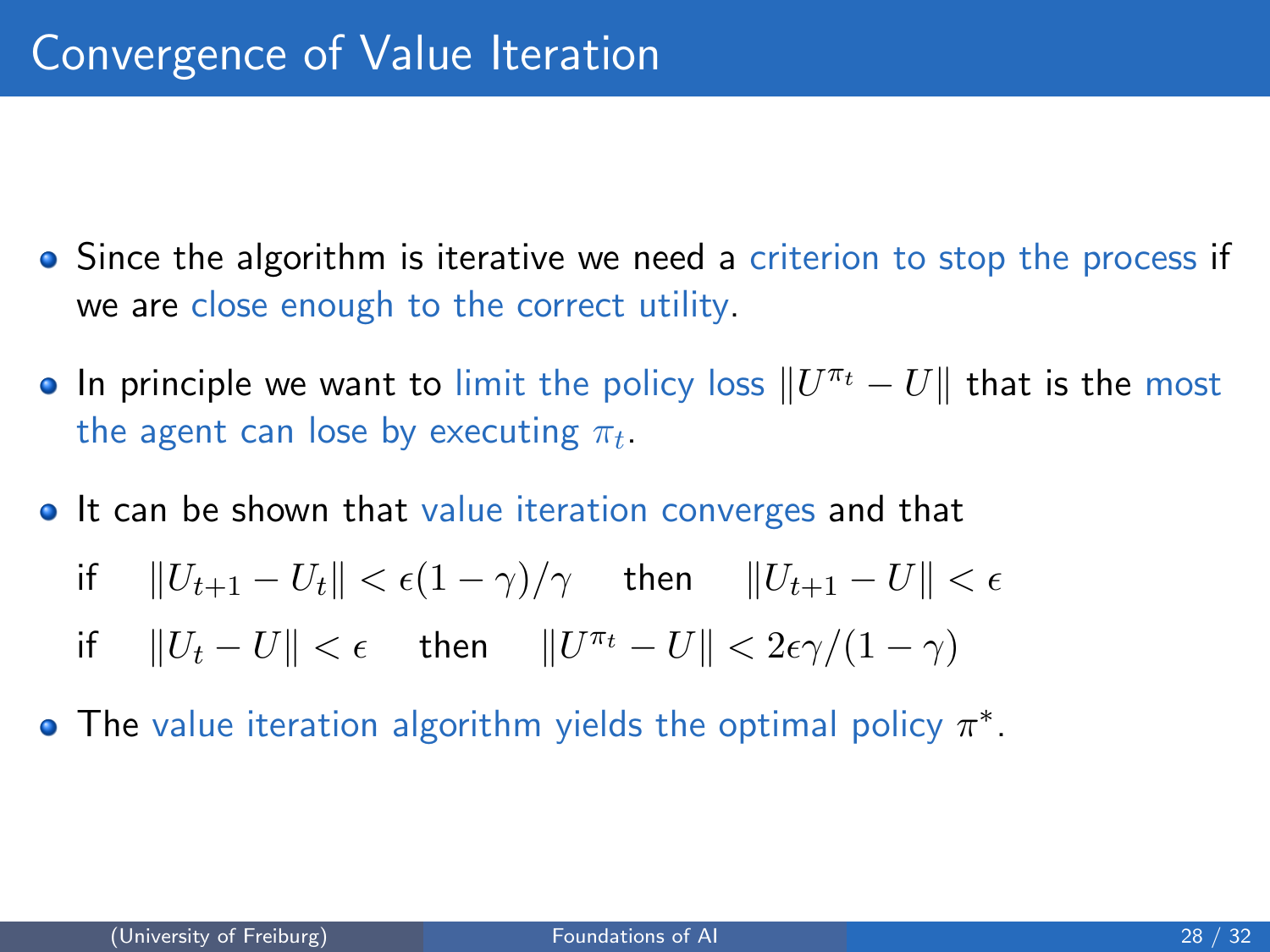# Application Example



In practice the policy often becomes optimal before the utility has converged.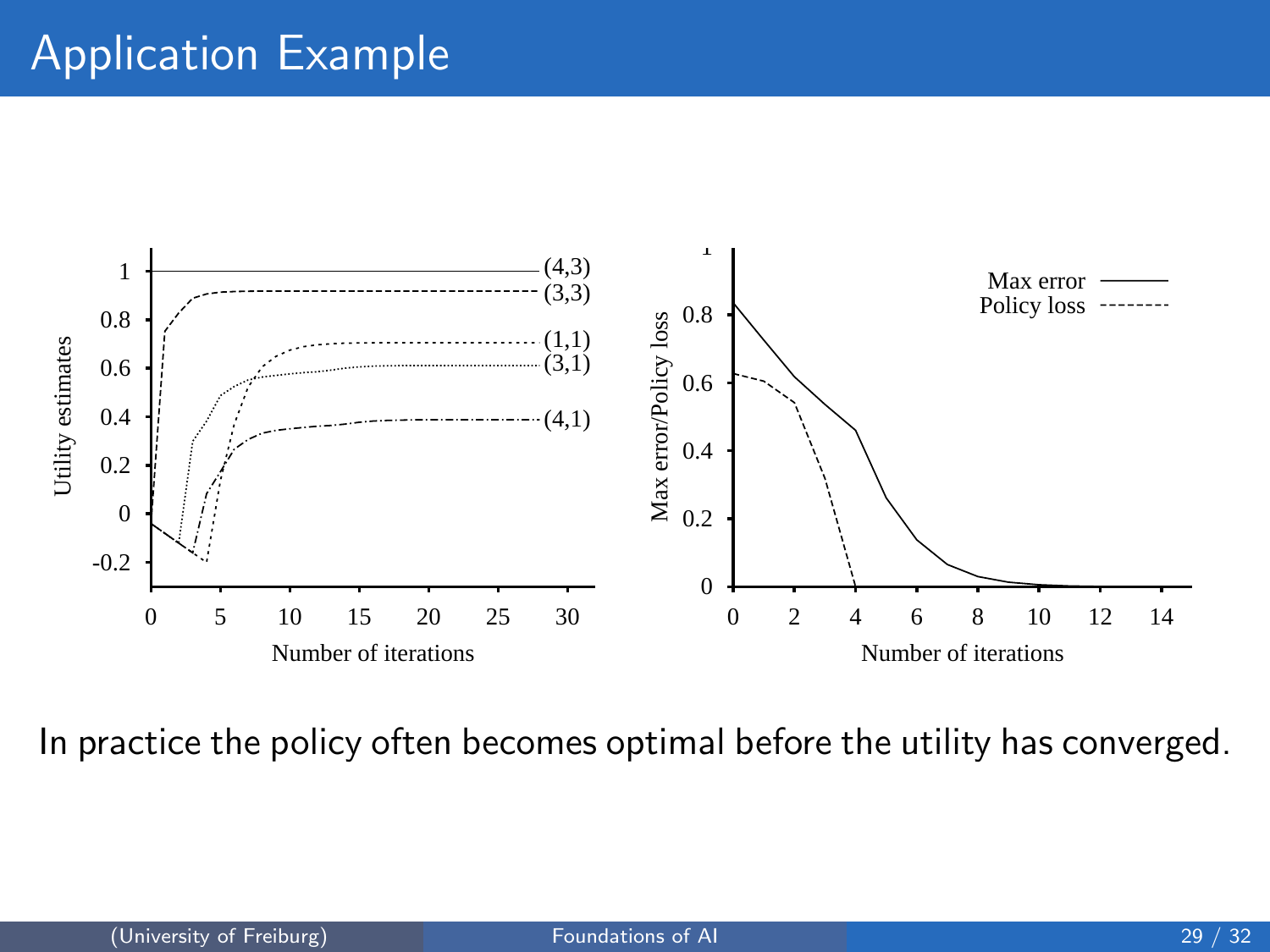- Value iteration computes the optimal policy even at a stage when the utility function estimate has not yet converged.
- **If one action is better than all others, then the exact values of the states** involved need not to be known.
- Policy iteration alternates the following two steps beginning with an initial policy  $\pi_0$ :
	- Policy evaluation: given a policy  $\pi_t$ , calculate  $U_t = U^{\pi_t}$ , the utility of each state if  $\pi_t$  were executed.
	- Policy improvement: calculate a new maximum expected utility policy  $\pi_{t+1}$  according to

$$
\pi_{t+1}(s) = \underset{a}{\operatorname{argmax}} \sum_{s'} T(s, a, s') U_t(s')
$$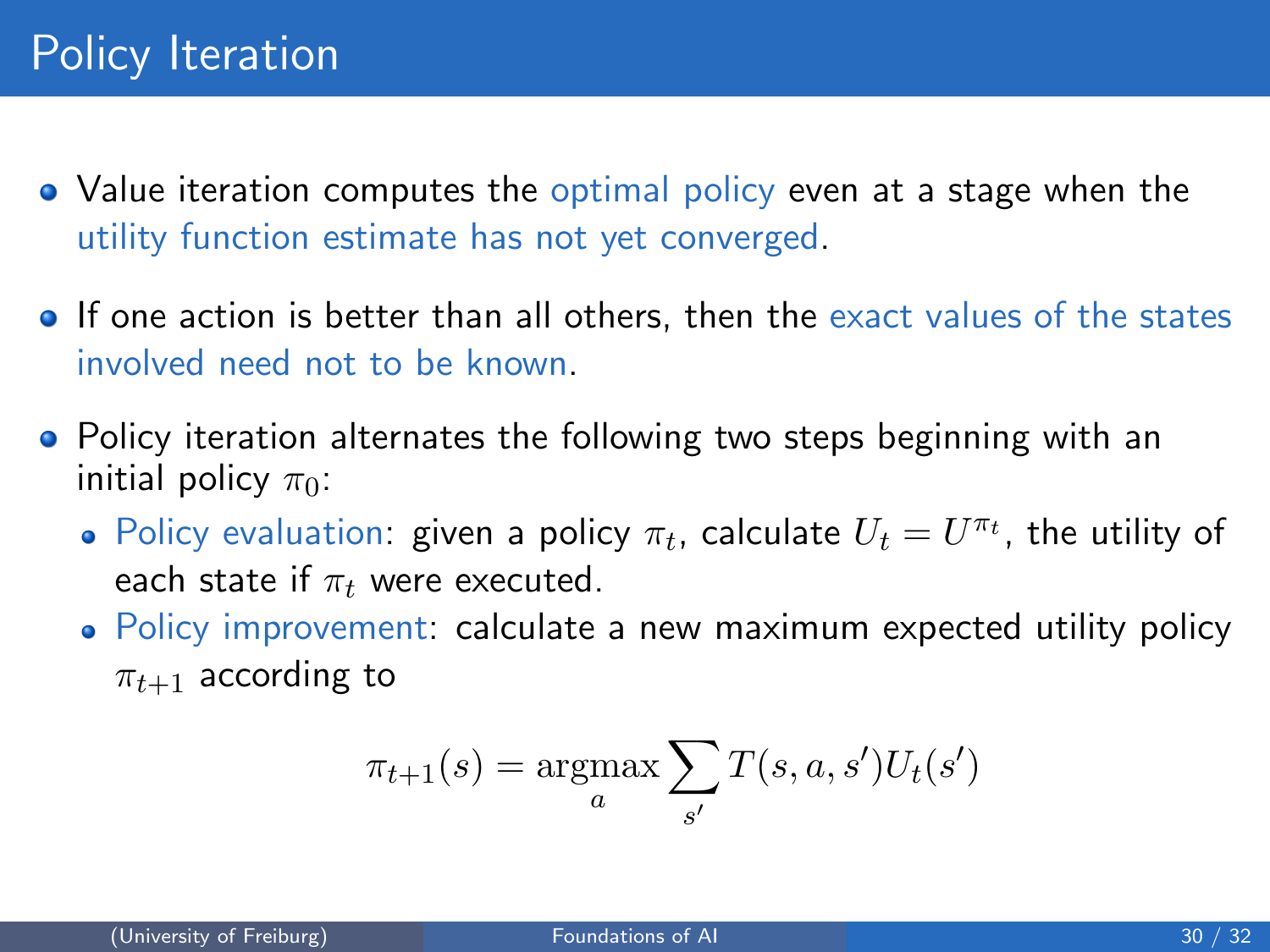**function** POLICY-ITERATION(mdp) **returns** a policy **inputs**:  $mdp$ , an MDP with states S, actions  $A(s)$ , transition model  $P(s' | s, a)$ **local variables**: U, a vector of utilities for states in S, initially zero  $\pi$ , a policy vector indexed by state, initially random **repeat**  $U \leftarrow$  POLICY-EVALUATION( $\pi$ ,  $U$ ,  $mdp$ )  $unchanged? \leftarrow true$ **for each** state s **in** S **do if**  $\max_{a \in A(s)}$  $\sum$ s′  $P(s' | s, a) U[s'] > \sum$ s′  $P(s' | s, \pi[s]) U[s']$  then do  $\pi[s] \leftarrow \mathop{\mathrm{argmax}}_{a \in A(s)}$  $\sum$ s′  $P(s' | s, a) U[s']$ unchanged?  $\leftarrow$  false **until** unchanged? **return** π